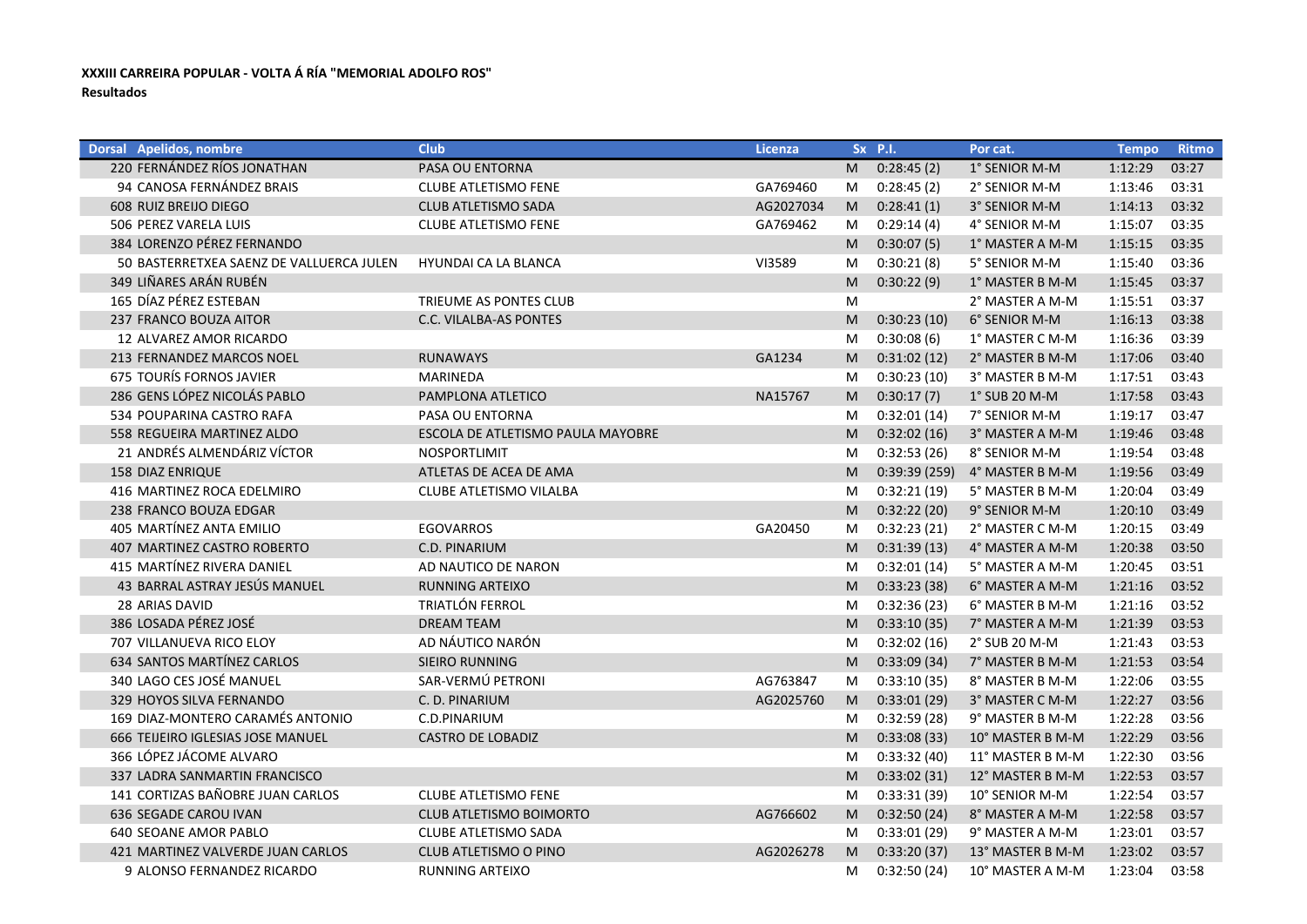| 274 GARCIA PEREZ DAVID               |                                    |           | M              | 0:32:16(18)    | 14° MASTER B M-M | 1:23:16 | 03:58 |
|--------------------------------------|------------------------------------|-----------|----------------|----------------|------------------|---------|-------|
| 708 VILLAR PÉREZ GUSTAVO             |                                    |           | M              | 0:33:40(42)    | 15° MASTER B M-M | 1:23:38 | 03:59 |
| 142 COSTA RIVAS ÁLVARO               | AD NÁUTICO NARÓN                   |           | M              | 0:32:33(22)    | 11° SENIOR M-M   | 1:23:47 | 03:59 |
| 427 MEIZOSO PERMUI ANXO              | TRIATLÓN ARTEIXO                   | 32697389  | M              | 0:34:00(45)    | 11° MASTER A M-M | 1:24:18 | 04:01 |
| 597 RODRIGUEZ SERANTES SERGIO        |                                    |           | M              | 0:33:50(43)    | 16° MASTER B M-M | 1:24:31 | 04:01 |
| 519 PIÑEIRO GARCÍA JOSÉ EFRÉN        | <b>CLUBE ATLETISMO FENE</b>        |           | M              | 0:34:10(49)    | 12° SENIOR M-M   | 1:24:35 | 04:02 |
| 579 RODRÍGUEZ BRAÑAS JOSÉ LUIS       |                                    |           | M              | 0:33:37(41)    | 4° MASTER C M-M  | 1:24:36 | 04:02 |
| 281 GARCIA-ANLLO MATIAS              | CLUBE ATLETISMO VILALBA            |           | M              | 0:34:11(52)    | 17° MASTER B M-M | 1:24:44 | 04:02 |
| <b>632 SANTIAGO VILLAR JOSE</b>      |                                    |           | M              | 0:34:12(54)    | 13° SENIOR M-M   | 1:24:48 | 04:02 |
| 1022 REY LÓPEZ MIGUEL ANGEL          | CORREDORES POPULARES ARMADA FERROL |           | M              |                | 18° MASTER B M-M | 1:25:03 | 04:03 |
| 98 CARPENTE VAZQUEZ MANUEL           | <b>MARRANERS - EN BOAS MANS</b>    |           | M              | 0:34:12(54)    | 19° MASTER B M-M | 1:25:07 | 04:03 |
| 334 JIMENEZ MARTIN GONZALO           | PINARIUM                           |           | M              | 0:34:05(46)    | 12° MASTER A M-M | 1:25:11 | 04:04 |
| 299 GONZÁLEZ BAÑOBRE JOSÉ            | CLUB ATLETISMO NARÓN               | GA716922  | M              | 0:34:10(49)    | 5° MASTER C M-M  | 1:25:15 | 04:04 |
| 111 CASTRO AREA ANTONIO JOSE         |                                    |           | M              | 0:34:52(63)    | 20° MASTER B M-M | 1:25:20 | 04:04 |
| 14 ÁLVAREZ SOTO DIEGO                | PASA OU ENTORNA                    |           | M              | 0:34:30(58)    | 13° MASTER A M-M | 1:25:22 | 04:04 |
| 446 MOSQUERA SILVA RAMON EUGENIO     |                                    |           | M              | 0:33:55(44)    | 21° MASTER B M-M | 1:25:32 | 04:04 |
| 646 SIERRA GARCÍA FERNANDO           | NOSPORTLIMIT                       |           | M              | 0:36:04(97)    | 14° MASTER A M-M | 1:25:32 | 04:04 |
| 404 MARTINEZ RICARDO                 | RICARDO REY MARTINEZ               |           | M              | 0:36:04(97)    | 22° MASTER B M-M | 1:25:32 | 04:04 |
| 563 REY QUINTELA EDUARDO             | ATLETAS ACEA DE AMA                | AG2018642 | M              | 0:35:04(68)    | 23° MASTER B M-M | 1:25:34 | 04:04 |
| 442 MONTES SANCHEZ CESAR             | <b>TRIATLON ARTEIXO</b>            |           | M              | 0:32:55(27)    | 15° MASTER A M-M | 1:25:35 | 04:05 |
| 350 LOAIZA JARAMILLO MAURICIO        | CORREDORES POPULARES ARMADA FERROL |           | M              | 0:36:06(108)   | 16° MASTER A M-M | 1:25:38 | 04:05 |
| 69 BOUZA FREIRE JOSE LUIS            | <b>ATLETISMO NARON</b>             | AG2017110 | M              | 0:34:09(48)    | 6° MASTER C M-M  | 1:25:38 | 04:05 |
| 51 BECEIRO NOVO JESÚS                | <b>BENOVO VIAJES</b>               |           | M              | 0:34:12(54)    | 24° MASTER B M-M | 1:25:38 | 04:05 |
| 422 MASEDA CARBALLO FRANCISCO JAVIER | NOSPORTLIMIT                       |           | M              | 0:36:05(101)   | 25° MASTER B M-M | 1:25:42 | 04:05 |
| 611 RUIZ-GIMÉNEZ IGLESIAS SAM        |                                    |           | M              | 0:35:09(70)    | 14° SENIOR M-M   | 1:25:45 | 04:05 |
| 451 NOGUEIRA FANDIÑO LUIS            | AGRUPACIÓN DEPORTIVA HARO          | LO7305    | M              | 0:34:11(52)    | 26° MASTER B M-M | 1:25:51 | 04:05 |
| 513 PERNAS PARAPAR CARLOS MANUEL     | PEÑA LAR VIVEIRO                   |           | M              | 0:34:51(62)    | 15° SENIOR M-M   | 1:25:54 | 04:05 |
| 492 PEREIRA GUTIÉRREZ EMILIO JOSÉ    |                                    |           | M              | 0:34:53(64)    | 17° MASTER A M-M | 1:26:27 | 04:07 |
| 533 POSE COSTA IVAN                  |                                    |           | M              | 0:35:12(72)    | 18° MASTER A M-M | 1:26:29 | 04:07 |
| 177 DOMINGUEZ RODRIGUEZ OSCAR        | <b>MTC LOURES</b>                  |           | M              | 0:35:20(79)    | 27° MASTER B M-M | 1:26:33 | 04:07 |
| 10 ALONSO FILGUEIRA MARCOS           | <b>CLUB TRESLUNAS</b>              |           | M              | 0:34:05(46)    | 16° SENIOR M-M   | 1:26:34 | 04:07 |
| 361 LÓPEZ EIROA SIMON                |                                    |           | M              | 0:35:12(72)    | 28° MASTER B M-M | 1:26:36 | 04:07 |
| 100 CARTELLE CUDILLEIRO JAIME        |                                    |           | M              | 0:34:57(66)    | 29° MASTER B M-M | 1:26:39 | 04:08 |
| 92 CANEIRO CANEIRO ALBERTO           | TRIATLÓN FERROL                    |           | M              | 0:35:12(72)    | 19° MASTER A M-M | 1:26:40 | 04:08 |
| 537 PRESAS FARALDO DOMINGO           | <b>BRUTANZOS TEAM</b>              |           | M              | 0:35:12(72)    | 20° MASTER A M-M | 1:26:46 | 04:08 |
| 472 PASTORIZA MIRANDA MANUEL ABEL    |                                    |           | M              | 0:35:06(69)    | 30° MASTER B M-M | 1:26:47 | 04:08 |
| 112 CASTRO FERNÁNDEZ XABIER          | TAMBREBIKE & RUNNING               | AG2023619 | M.             | 0:34:59(67)    | 21° MASTER A M-M | 1:26:48 | 04:08 |
| 526 PITA TORRES JOSE ANGEL           |                                    | GA7693925 | M              | 0:34:10(49)    | 1° MASTER D M-M  | 1:26:55 | 04:08 |
| 527 PIZARRO VARELA ANDRÉS GABRIEL    | NOSPORTLIMIT                       |           | M              | 0:36:05(101)   | 22° MASTER A M-M | 1:26:56 | 04:08 |
| 197 FERNANDEZ JORGE                  | <b>CLUBE ATLETISMO FENE</b>        |           | M              | 0:36:06(108)   | 7° MASTER C M-M  | 1:27:01 | 04:08 |
| 305 GONZÁLEZ LEDO FRANCISCO JAVIER   | <b>RUNNING OLEIROS</b>             | AG2024183 | M <sub>1</sub> | 0:34:25(57)    | 31° MASTER B M-M | 1:27:29 | 04:10 |
| 26 ARES JOSÉ MANUEL                  |                                    |           | M              | 0:36:04(97)    | 23° MASTER A M-M | 1:27:36 | 04:10 |
| 210 FERNÁNDEZ IGLESIAS IAGO          |                                    |           |                | M 0:35:12 (72) | 24° MASTER A M-M | 1:27:42 | 04:11 |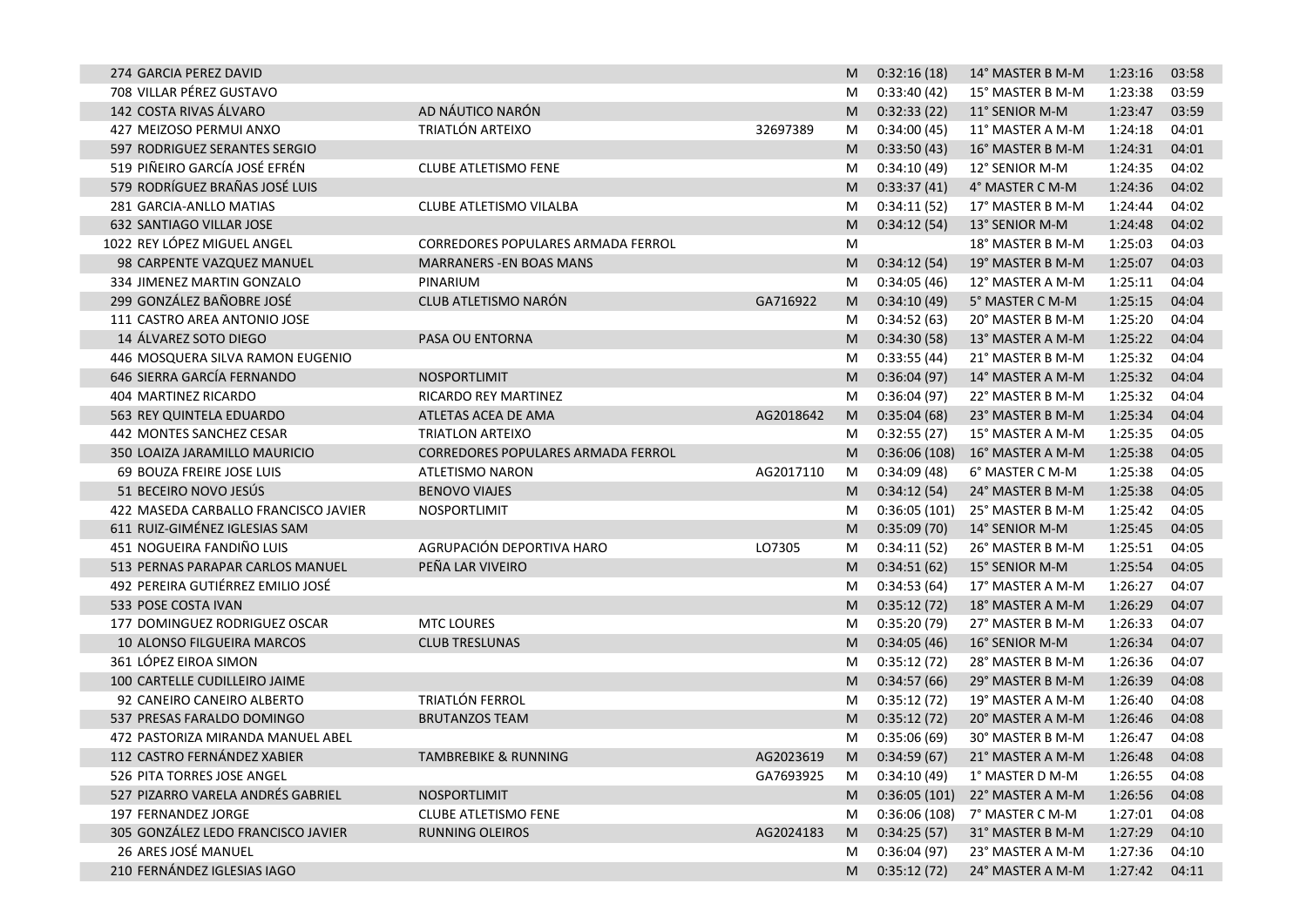| 185 ERAÑA CABALLERO JOSÉ MARÍA      | <b>BEONE A MALATA</b>          |           | M  |              | $0:36:25(122)$ 32° MASTER B M-M | 1:27:52 | 04:11 |
|-------------------------------------|--------------------------------|-----------|----|--------------|---------------------------------|---------|-------|
| 131 CODESAL JUL MARCOS              | <b>MARZO SAÚDE</b>             |           | M  | 0:35:17(78)  | 17° SENIOR M-M                  | 1:27:59 | 04:11 |
| 218 FERNANDEZ RAMOS ALEJANDRO       | RUNNING OLEIROS Y NOSPORTLIMIT |           | M  | 0:36:05(101) | 33° MASTER B M-M                | 1:28:00 | 04:11 |
| 73 CAAMAÑO VILLAR JAIME             | NOETRAINERS FERROL             |           | M  | 0:35:36(83)  | 25° MASTER A M-M                | 1:28:00 | 04:11 |
| 518 PINTADO DEL CAMPO RODRIGO       | NOSPORTLIMIT                   |           | M  | 0:36:05(101) | 26° MASTER A M-M                | 1:28:02 | 04:11 |
| 328 HEVIA GOMEZ JESUS               | NOSPORTLIMIT                   |           | M  | 0:35:57(93)  | 34° MASTER B M-M                | 1:28:02 | 04:11 |
| 187 ESMORIS FERNANDEZ JULIO         | CLUB ATLETISMO FENE            |           | M  | 0:33:02(31)  | 27° MASTER A M-M                | 1:28:13 | 04:12 |
| 647 SILVARREY REDONDO FERNANDO      | NOSPORTLIMIT                   |           | M  | 0:36:05(101) | 35° MASTER B M-M                | 1:28:14 | 04:12 |
| 260 GARCÍA ESTÉVEZ GIOVANI          | NOSPORTLIMIT                   |           | M  | 0:36:05(101) | 18° SENIOR M-M                  | 1:28:15 | 04:12 |
| 64 BLANCO LÓPEZ MIGUEL              |                                |           | M  | 0:36:52(133) | 36° MASTER B M-M                | 1:28:25 | 04:13 |
| <b>672 TOJEIRO ARES FRAN</b>        |                                |           | M  | 0:37:07(144) | 28° MASTER A M-M                | 1:28:29 | 04:13 |
| 559 REY CAMPELO MARCOS              |                                |           | M  | 0:35:26(80)  | 19° SENIOR M-M                  | 1:28:39 | 04:13 |
| 19 AMENEDO GONZÁLEZ RICARDO         | PASA OU ENTORNA                | AG2026047 | M  | 0:36:05(101) | 37° MASTER B M-M                | 1:28:41 | 04:13 |
| 290 GÓMEZ AGRAS DAVID               | PASA OU ENTORNA                |           | M  | 0:35:34(82)  | 29° MASTER A M-M                | 1:28:43 | 04:13 |
| 490 PENA SOUTO FRANCISCO JAVIER     | PASA OU ENTORNA                |           | M  | 0:35:37(84)  | 20° SENIOR M-M                  | 1:28:43 | 04:13 |
| 462 PACIO LOPEZ BEGOÑA              | PASA OU ENTORNA                |           | F. | 0:35:37(84)  | 1° MASTER B F-F                 | 1:28:45 | 04:14 |
| 206 FERNANDEZ FONTECOBA EMILIO JOSE | PASA OU ENTORNA                |           | M  | 0:35:42(88)  | 30° MASTER A M-M                | 1:28:46 | 04:14 |
| 46 BARRIO DIAZ JOSE LUIS            | CLUBE ATLETISMO VILALBA        |           | M  | 0:36:04(97)  | 38° MASTER B M-M                | 1:28:54 | 04:14 |
| 267 GARCIA GOMEZ SERGIO             |                                |           | M  | 0:35:58(95)  | 31° MASTER A M-M                | 1:29:05 | 04:14 |
| 332 ILLOBRE JIMÉNEZ ANTONIO         | CLUB ATLETISMO SADA            |           | M  | 0:36:07(112) | 39° MASTER B M-M                | 1:29:07 | 04:14 |
| 109 CASTRILLON CRESPO JUAN CARLOS   |                                |           | M  | 0:36:00(96)  | 40° MASTER B M-M                | 1:29:23 | 04:16 |
| 351 LOEDA SOTO CRISTINA             |                                |           | F. | 0:35:42(88)  | 2° MASTER B F-F                 | 1:29:24 | 04:16 |
| 125 CERNADAS TRILLO JOSE M.         |                                |           | M  | 0:37:03(142) | 8° MASTER C M-M                 | 1:29:24 | 04:16 |
| 90 CANDALES DIAZ JOSE MANUEL        |                                |           | M  | 0:35:37(84)  | 9° MASTER C M-M                 | 1:29:30 | 04:16 |
| 609 RUIZ DEL GANSO JAIME            | <b>CLUB ATLETISMO FENE</b>     |           | M  | 0:38:04(184) | 41° MASTER B M-M                | 1:29:30 | 04:16 |
| 40 BALAY LOSADA GONZALO             | NOSPORTLIMIT                   |           | M  | 0:35:11(71)  | 21° SENIOR M-M                  | 1:29:35 | 04:16 |
| 215 FERNÁNDEZ NÓVOA MIGUEL ÁNGEL    | MARINEDA ATLÉTICO              | AG765456  | M  | 0:35:30(81)  | 10° MASTER C M-M                | 1:29:35 | 04:16 |
| 326 HERMIDA NARANJO JOSE            | RUNNING ALTAFIT ODEON          |           | M  | 0:37:17(154) | 22° SENIOR M-M                  | 1:29:42 | 04:16 |
| 531 PORTAS LEMUS JAVIER             |                                |           | M  | 0:35:53(91)  | 42° MASTER B M-M                | 1:29:45 | 04:16 |
| 149 CUPEIRO FRADE JAVIER            |                                |           | M  | 0:35:37(84)  | 43° MASTER B M-M                | 1:29:56 | 04:17 |
| 15 ALVELO FRAGUELA MIGUEL           |                                |           | M  | 0:36:19(115) | 44° MASTER B M-M                | 1:30:00 | 04:17 |
| 211 FERNÁNDEZ LEIRA JUAN JOSÉ       | <b>CASTRO LOBADIZ</b>          |           | M  | 0:35:57(93)  | 11° MASTER C M-M                | 1:30:06 | 04:17 |
| 459 ORTIZ GONZALO                   | NOSPORTLIMIT                   |           | M  | 0:36:06(108) | 45° MASTER B M-M                | 1:30:17 | 04:18 |
| 653 SOTO CASTIÑEIRA MIGUEL          | CLUB ATLETISMO NARÓN           | GA768781  | M  |              | 0:37:30 (158) 23° SENIOR M-M    | 1:30:19 | 04:18 |
| 435 MIGUEL LÓPEZ PABLO              | PEÑA LAR VIVEIRO               |           | M  | 0:36:51(132) | 46° MASTER B M-M                | 1:30:33 | 04:19 |
| 501 PEREZ MARTINEZ CARLOS JAVIER    | <b>CASTRO DE LOBADIZ</b>       |           | M  |              | 0:36:08 (114) 47° MASTER B M-M  | 1:30:34 | 04:19 |
| 42 BARDANCA SANJURJO JUAN CARLOS    | CLUB ATLETISMO SADA            | AG2014300 | M  |              | 0:36:54 (135) 48° MASTER B M-M  | 1:30:40 | 04:19 |
| 54 BELLAS GÓMEZ MARTÍN              | <b>BEONE</b>                   |           |    |              | 0:36:24 (120) 24° SENIOR M-M    | 1:30:43 | 04:19 |
| 242 FRESNEDO ARIAS ÓSCAR            |                                |           | M  |              | 0:37:16 (152) 32° MASTER A M-M  | 1:30:44 | 04:19 |
| 426 MEIZOSO LÓPEZ PABLO             |                                |           | M  |              | 0:36:56 (138) 25° SENIOR M-M    | 1:30:45 | 04:19 |
| 362 LOPEZ FERNANDEZ RUBEN JOSE      | PASA OU ENTORNA                |           | M  |              | 0:37:11 (146) 33° MASTER A M-M  | 1:30:55 | 04:20 |
| 638 SEIJO SAAVEDRA XURXO            |                                |           | M  |              | 0:37:22 (156) 34° MASTER A M-M  | 1:30:55 | 04:20 |
| 390 LOUREIRO IGLESIAS PABLO         | <b>BEONE A MALATA</b>          |           | M  |              | 0:36:24 (120) 26° SENIOR M-M    | 1:31:07 | 04:20 |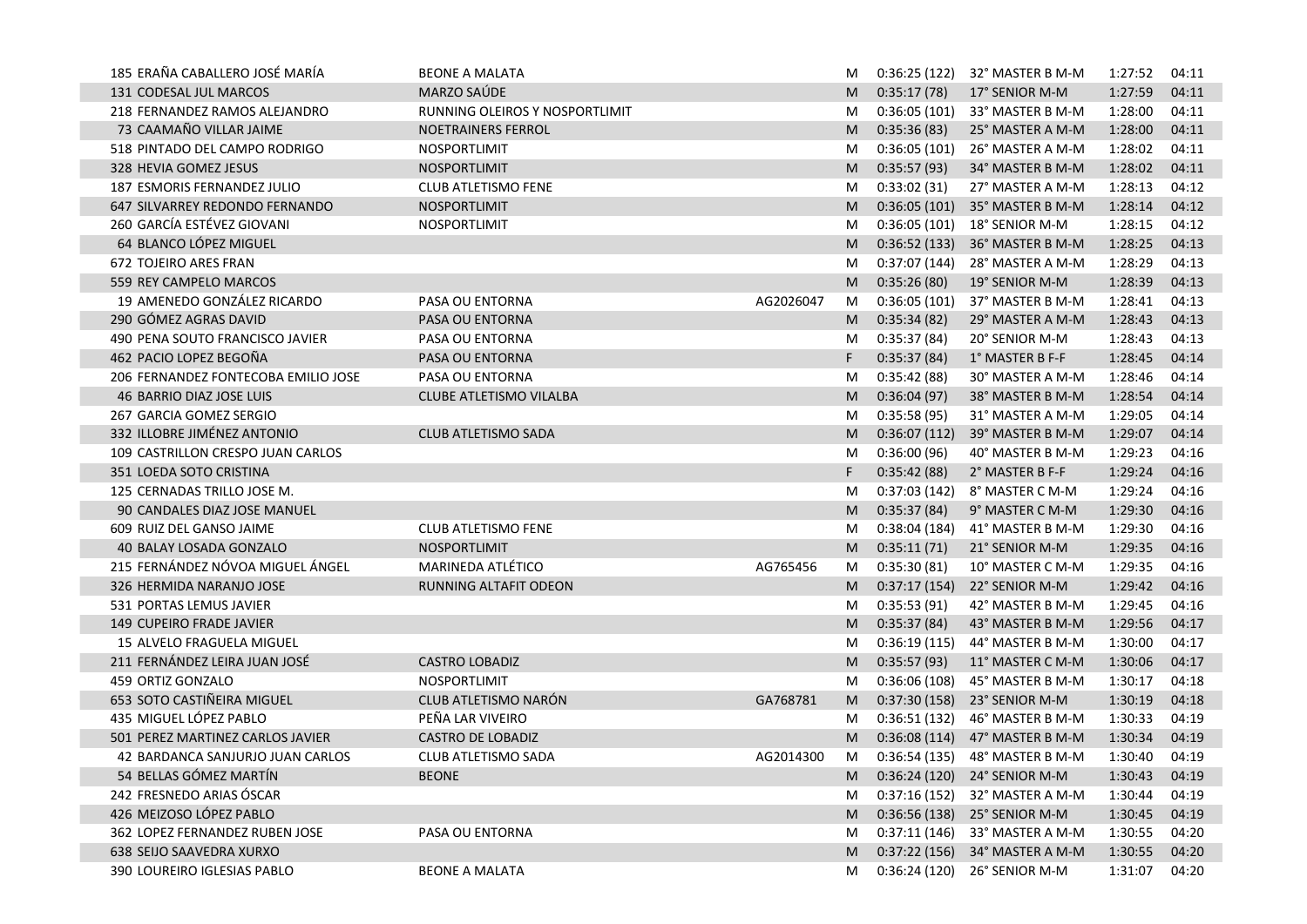| 342 LAGO FERNÁNDEZ ROBERTO CARLOS | PASA OU ENTORNA                    |           | M  |               | 0:37:31 (159) 49° MASTER B M-M | 1:31:10 | 04:20 |
|-----------------------------------|------------------------------------|-----------|----|---------------|--------------------------------|---------|-------|
| 491 PENEDO DÍAZ DAVID JOSÉ        |                                    |           | M  | 0:36:21 (118) | 50° MASTER B M-M               | 1:31:16 | 04:21 |
| 279 GARCIA RUIZ MANUEL            |                                    |           | M  | 0:37:42 (166) | 51° MASTER B M-M               | 1:31:18 | 04:21 |
| 147 CUDILLEIRO TRINIDAD EMILIO    | <b>CLUB ATLETISMO FENE</b>         |           | M  |               | 0:37:34 (163) 52° MASTER B M-M | 1:31:25 | 04:21 |
| 569 RILO RODRÍGUEZ DAVID          | NOSPORTLIMIT                       |           | M  | 0:35:56(92)   | 35° MASTER A M-M               | 1:31:26 | 04:21 |
| 551 RAMÍREZ RODRÍGUEZ SAMUEL      | <b>CLUBE ATLETISMO FENE</b>        | AG2022697 | M  | 0:36:40(129)  | 53° MASTER B M-M               | 1:31:26 | 04:21 |
| 471 PARÍS LÓPEZ JOSÉ              |                                    |           | M  | 0:38:20(201)  | 36° MASTER A M-M               | 1:31:32 | 04:22 |
| 214 FERNÁNDEZ MARTÍNEZ ALEJANDRO  |                                    |           | M  | 0:38:04(184)  | 37° MASTER A M-M               | 1:31:32 | 04:22 |
| 252 GARCÍA BARREIRO BENIGNO       |                                    |           | M  | 0:36:28(124)  | 54° MASTER B M-M               | 1:31:44 | 04:22 |
| 145 CRESPO IAGO                   |                                    |           | M  | 0:36:50(131)  | 27° SENIOR M-M                 | 1:31:45 | 04:22 |
| 567 RILO GONZÁLEZ-VALLÉS LUIS     | <b>TRIATLON FERROL</b>             |           | M  | 0:34:30(58)   | 38° MASTER A M-M               | 1:31:51 | 04:22 |
| 270 GARCÍA GONZÁLEZ ALBERTO       |                                    |           | M  | 0:37:54(181)  | 55° MASTER B M-M               | 1:31:52 | 04:22 |
| 496 PEREZ DURAN JULIAN            | SUÍGUEME SI PUEDES                 |           | M  | 0:34:32(60)   | 56° MASTER B M-M               | 1:31:55 | 04:23 |
| 432 MENENDEZ ARBESU JUA           | <b>EGOVARROS VIVEIRO</b>           | GA768962  | M  |               | 0:37:47 (169) 12° MASTER C M-M | 1:31:55 | 04:23 |
| 624 SÁNCHEZ RAMÓN JUAN ALBERTO    | SÍGUEME SI PUEDES                  |           | M  | 0:36:21(118)  | 57° MASTER B M-M               | 1:32:10 | 04:23 |
| 598 RODRÍGUEZ VALDEAVERO GONZALO  |                                    |           | M  | 0:37:33(162)  | 28° SENIOR M-M                 | 1:32:10 | 04:23 |
| 524 PITA POLO ROBERTO             | PASA OU ENTORNA                    |           | M  | 0:37:12(149)  | 39° MASTER A M-M               | 1:32:15 | 04:23 |
| 25 ARAUJO MESA JOSE MANUEL        |                                    |           | M  | 0:37:00(141)  | 13° MASTER C M-M               | 1:32:17 | 04:23 |
| 117 CASTRO SOUSA OSCAR            |                                    |           | M  | 0:37:50(176)  | 58° MASTER B M-M               | 1:32:19 | 04:24 |
| 452 NOGUEIRA MIÑAN SERGIO         |                                    |           | M  | 0:36:20(116)  | 40° MASTER A M-M               | 1:32:26 | 04:24 |
| 296 GÓMEZ VÁZQUEZ XURXO           | PASA OU ENTORNA                    |           | M  | 0:37:12(149)  | 59° MASTER B M-M               | 1:32:39 | 04:25 |
| 623 SÁNCHEZ LÓPEZ SUSO            | SÍGUEME SI PUEDES                  |           | M  | 0:37:12 (149) | 14° MASTER C M-M               | 1:32:39 | 04:25 |
| 677 TUIMIL CALVO JAVIER           | ATLETISMO NARÓN                    | GA769450  | M  | 0:36:29(125)  | 60° MASTER B M-M               | 1:32:42 | 04:25 |
| 75 CABANA PEREZ ANGEL             |                                    |           | M  | 0:37:16 (152) | 61° MASTER B M-M               | 1:32:43 | 04:25 |
| 564 REY SOUTO JESUS ENRIQUE       | <b>CLUBE ATLETISMO BOIMORTO</b>    | AG764362  | M  | 0:38:40(213)  | 62° MASTER B M-M               | 1:32:45 | 04:25 |
| 138 CORRAL BAHAMONDE ALBERTO      |                                    |           | M  | 0:37:47 (169) | 29° SENIOR M-M                 | 1:32:46 | 04:25 |
| 448 MUÍÑO PIÑEIRO ABEL            |                                    |           | M  | 0:37:52(177)  | 30° SENIOR M-M                 | 1:32:46 | 04:25 |
| 661 SUEIRAS ANSEDE SERGIO         |                                    |           | M  | 0:36:30(127)  | 63° MASTER B M-M               | 1:32:46 | 04:25 |
| 254 GARCÍA BELLO ALFONSO          |                                    |           | M  |               | 0:36:54 (135) 15° MASTER C M-M | 1:32:48 | 04:25 |
| 654 SOUTO GONZÁLEZ JOSÉ ANTONIO   | <b>TRIATLON OLEIROS</b>            |           | M  | 0:37:32(160)  | 64° MASTER B M-M               | 1:32:52 | 04:25 |
| 568 RILO LÓPEZ JOSÉ               | NOSPORTLIMIT                       |           | M  | 0:38:15(192)  | 16° MASTER C M-M               | 1:32:54 | 04:25 |
| 335 JOVE CASTRO EMILIO JOSE       | <b>CASTRO DE LOBADIZ</b>           |           | M  | 0:37:27(157)  | 65° MASTER B M-M               | 1:32:55 | 04:25 |
| 582 RODRIGUEZ DOPICO JOSE OSCAR   | PASA OU ENTORNA                    |           | M  | 0:38:10(188)  | 41° MASTER A M-M               | 1:33:01 | 04:26 |
| 374 LOPEZ PRADO ALBERTO           | <b>CORRE POR BEGONTE</b>           |           | M  | 0:37:54(181)  | 66° MASTER B M-M               | 1:33:02 | 04:26 |
| 20 AMOR GÓMEZ CARLOS              | C.A. SADA                          |           | M  | 0:36:53(134)  | 67° MASTER B M-M               | 1:33:07 | 04:26 |
| 307 GONZALEZ MACEIRAS JOSE LUIS   |                                    |           | M  |               | 0:38:16 (197) 17° MASTER C M-M | 1:33:09 | 04:26 |
| 255 GARCÍA BELLO SANTIAGO         |                                    |           | M  |               | 0:37:06 (143) 18° MASTER C M-M | 1:33:26 | 04:27 |
| 587 RODRÍGUEZ GARCÍA ANTONIO      | <b>CLUBE ATLETISMO FENE</b>        | AG2023282 | M  |               | 0:39:00 (223) 42° MASTER A M-M | 1:33:26 | 04:27 |
| 543 PUENTE VEIGA MANUEL           |                                    |           | M. |               | 0:39:21 (250) 68° MASTER B M-M | 1:33:27 | 04:27 |
| 545 QUINTERO BECEIRO ALBERTO      |                                    |           | M  |               | 0:36:59 (140) 31° SENIOR M-M   | 1:33:29 | 04:27 |
| 284 GAREA SUÁREZ MANUEL           | NOSPORTLIMIT                       |           | M  |               | 0:38:16 (197) 32° SENIOR M-M   | 1:33:29 | 04:27 |
| 561 REY IGLESIAS JOSÉ ROBERTO     | ESCUELA DE ATLETISMO PAULA MAYOBRE |           | M  | 0:38:12(189)  | 19° MASTER C M-M               | 1:33:31 | 04:27 |
| 291 GÓMEZ CORTÉS JUAN JOSÉ        |                                    |           | M. | 0:38:15(192)  | 69° MASTER B M-M               | 1:33:39 | 04:28 |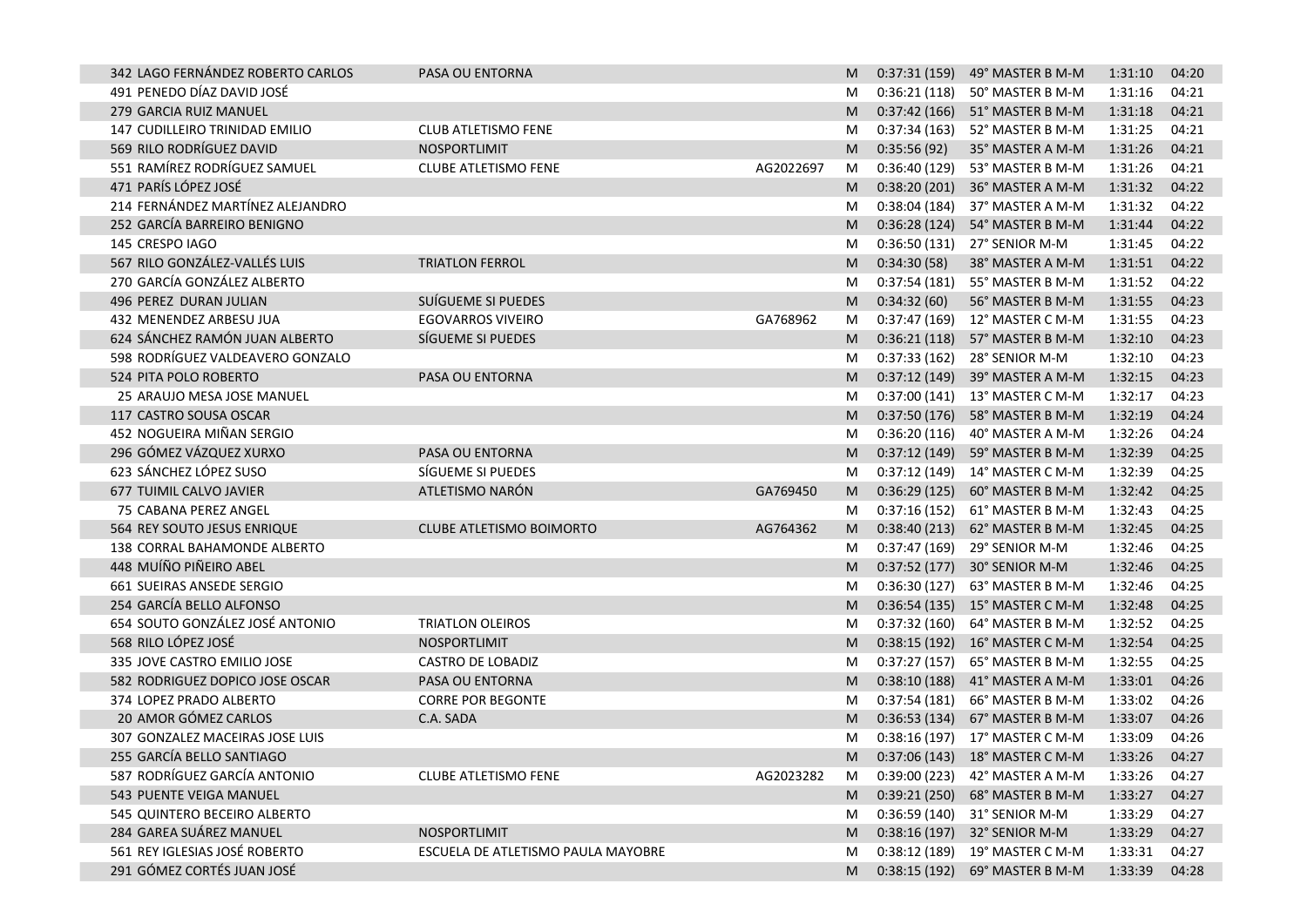| 79 CADENAS TORRÓN DANIEL       |                                          |           | M |               | 0:38:21 (202) 43° MASTER A M-M | 1:33:40 | 04:28 |
|--------------------------------|------------------------------------------|-----------|---|---------------|--------------------------------|---------|-------|
| 30 ARIAS DE LA VEGA JAVIER     |                                          |           | M |               | 0:36:55 (137) 70° MASTER B M-M | 1:33:46 | 04:28 |
| 313 GONZÁLEZ VÁZQUEZ MARTÍN    | NOSPORTLIMIT                             |           | M |               | 0:38:15 (192) 33° SENIOR M-M   | 1:34:04 | 04:29 |
| 13 ALVAREZ GARCÍA JORGE        |                                          |           | M |               | 0:39:11 (243) 71° MASTER B M-M | 1:34:10 | 04:29 |
| 627 SANCHEZ VAZQUEZ RUBEN      | NOSPORTLIMIT                             |           | M | 0:38:28(205)  | 44° MASTER A M-M               | 1:34:11 | 04:29 |
| 698 VIDAL GARCÍA ERNESTO       |                                          |           | M |               | 0:37:11 (146) 20° MASTER C M-M | 1:34:17 | 04:29 |
| 154 DE PRADO VÁZQUEZ ÁLVARO    |                                          |           | M |               | 0:38:12 (189) 21° MASTER C M-M | 1:34:20 | 04:29 |
| 133 COLLADO PAMPIN FRANCISCO   |                                          |           | M |               | 0:38:35 (210) 72° MASTER B M-M | 1:34:24 | 04:30 |
| 35 ARNOSO GIAO HERMES          | NOSPORTLIMIT                             |           | M | 0:38:15(192)  | 34° SENIOR M-M                 | 1:34:31 | 04:30 |
| 606 RÚA CAAVEIRO DAVID         |                                          |           | M |               | 0:37:43 (167) 35° SENIOR M-M   | 1:34:32 | 04:30 |
| 194 FEAL RIVERA JUAN CARLOS    |                                          |           | M |               | 0:39:00 (223) 22° MASTER C M-M | 1:34:35 | 04:30 |
| 689 VAZQUEZ REY HECTOR         |                                          |           | M |               | 0:37:47 (169) 45° MASTER A M-M | 1:34:40 | 04:31 |
| 434 MEZQUITA VÁZQUEZ MÓNICA    | NOSPORTLIMIT                             |           | F |               | 0:38:17 (199) 1° SENIOR F-F    | 1:34:44 | 04:31 |
| 553 RAMOS LOPEZ ANGEL          | RUNNING ALTAFIT ODEON                    |           | M |               | 0:38:46 (216) 46° MASTER A M-M | 1:34:47 | 04:31 |
| 253 GARCÍA BARREIRO ANDRÉS     | ATLETISMO NARÓN                          | GA769220  | M |               | 0:36:29 (125) 73° MASTER B M-M | 1:34:50 | 04:31 |
| 665 TEIJEIRO FERNANDEZ NOÉ     | NOETRAINERS FERROL                       |           | M |               | 0:36:07 (112) 74° MASTER B M-M | 1:34:51 | 04:31 |
| 295 GOMEZ PEREZ ABELARDO       |                                          |           | M |               | 0:36:48 (130) 23° MASTER C M-M | 1:34:56 | 04:31 |
| 89 CAMPOS MIGUEZ JUAN MANUEL   |                                          |           | M |               | 0:39:08 (241) 75° MASTER B M-M | 1:34:56 | 04:31 |
| 57 BELLO GÓMEZ MARCELO         | ATLETAS DE ACEA DE AMA                   |           | M | 0:37:49(175)  | 24° MASTER C M-M               | 1:35:00 | 04:31 |
| 235 FRAGA DOPICO ÁLVARO        |                                          |           | M |               | 0:39:05 (232) 76° MASTER B M-M | 1:35:02 | 04:32 |
| 150 DARRIBA BARBA A DEL        | <b>ASOCIACION DEPORTIVA CAR</b>          | AG2025879 | M | 0:39:33(258)  | 36° SENIOR M-M                 | 1:35:02 | 04:32 |
| 339 LAGE BOUZA MANUEL ANGEL    | <b>CORREDORES POPULARES DE LA ARMADA</b> |           | M |               | 0:38:08 (186) 77° MASTER B M-M | 1:35:03 | 04:32 |
| 479 PAZOS RODRÍGUEZ RICARDO    |                                          |           | M |               | 0:39:06 (233) 47° MASTER A M-M | 1:35:05 | 04:32 |
| 272 GARCÍA PARDO MARCOS        |                                          |           | M |               | 0:39:39 (259) 78° MASTER B M-M | 1:35:05 | 04:32 |
| 580 RODRIGUEZ DOMINGUEZ JUAN   |                                          |           | M |               | 0:37:55 (183) 79° MASTER B M-M | 1:35:06 | 04:32 |
| 151 DE DIEGO VEGA DAVID        |                                          |           | M |               | 0:38:28 (205) 80° MASTER B M-M | 1:35:10 | 04:32 |
| 383 LORENZO DÍAZ PEDRO PABLO   | NOSPORTLIMIT                             |           | M |               | 0:39:11 (243) 81° MASTER B M-M | 1:35:12 | 04:32 |
| 711 YÁÑEZ MARTÍNEZ DAVID       |                                          |           | M | 0:37:53(179)  | 48° MASTER A M-M               | 1:35:13 | 04:32 |
| 312 GONZÁLEZ VAZQUEZ JORGE     | NOSPORTLIMIT                             |           | M | 0:39:11(243)  | 37° SENIOR M-M                 | 1:35:13 | 04:32 |
| 293 GÓMEZ GARCÍA ALBERTO       | <b>CLUB DEPORTIVO PINARIUM</b>           |           | M | 0:37:45(168)  | 82° MASTER B M-M               | 1:35:14 | 04:32 |
| 167 DÍAZ SEOANE JORGE          |                                          |           | M | 0:38:12(189)  | 49° MASTER A M-M               | 1:35:17 | 04:32 |
| 96 CAO DE LA SIERRA ÁNGEL      |                                          |           | M | 0:37:32(160)  | 38° SENIOR M-M                 | 1:35:27 | 04:33 |
| 119 CASTRO VAZQUEZ MANUEL      |                                          |           | M |               | 2° MASTER D M-M                | 1:35:27 | 04:33 |
| 450 NIETO FEAL RICARDO         | <b>BE ONE</b>                            |           | M | 0:39:06(233)  | 83° MASTER B M-M               | 1:35:32 | 04:33 |
| 239 FRANCO FOJO JOSÉ RAMÓN     |                                          |           | M | 0:36:34 (128) | 50° MASTER A M-M               | 1:35:33 | 04:33 |
| <b>668 TEIJO LOPEZ PABLO</b>   |                                          |           | M |               | 0:37:48 (173) 51° MASTER A M-M | 1:35:36 | 04:33 |
| 330 IGLESIAS ALONSO PEDRO      |                                          |           | M | 0:35:13(77)   | 39° SENIOR M-M                 | 1:35:38 | 04:33 |
| 408 MARTÍNEZ CHEDAS SUSO       | BE ONE A MALATA                          |           | M |               | 0:38:29 (208) 84° MASTER B M-M | 1:35:38 | 04:33 |
| 316 GRANDA NIETO JOSÉ ANGEL    |                                          |           | M |               | 0:39:08 (241) 85° MASTER B M-M | 1:35:41 | 04:34 |
| 200 FERNÁNDEZ BERINI JOSÉ LUIS |                                          |           | M |               | 0:38:58 (221) 86° MASTER B M-M | 1:35:57 | 04:34 |
| 159 DIAZ FORTUNA OSCAR         | SÍQUEME SI PUEDES                        |           | M |               | 0:38:59 (222) 87° MASTER B M-M | 1:36:04 | 04:34 |
| 289 GOMEZ AGRAS LUIS           | PASA OU ENTORNA                          |           | M | 0:35:43(90)   | 88° MASTER B M-M               | 1:36:05 | 04:35 |
| 298 GONZÁLEZ ÁLVAREZ MARCOS    |                                          |           | M | 0:41:16(334)  | 40° SENIOR M-M                 | 1:36:06 | 04:35 |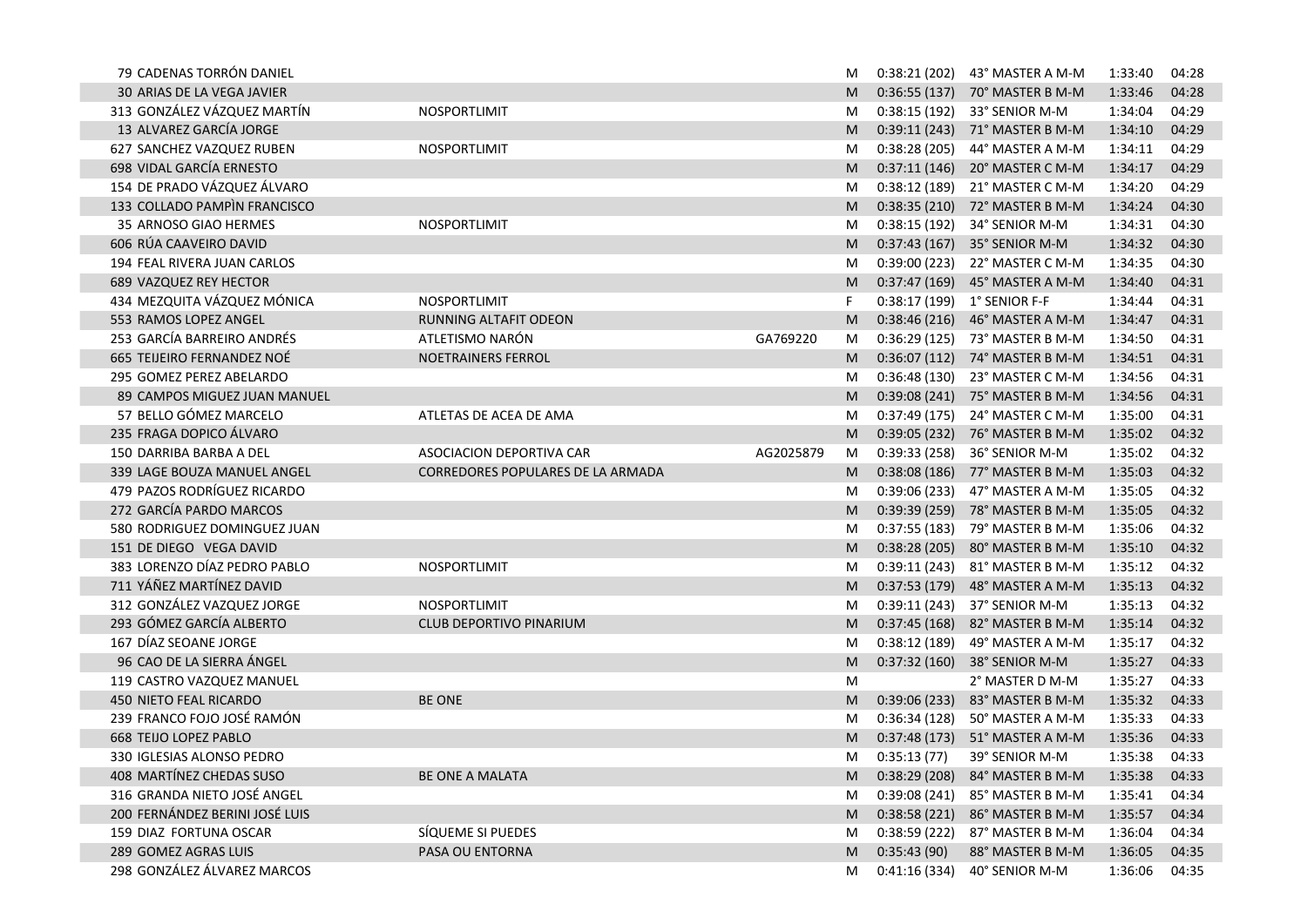| 108 CASÁS CASÁS JOSÉ MANUEL          |                                    |           | M |               | 0:39:03 (228) 52° MASTER A M-M          | 1:36:08 | 04:35 |
|--------------------------------------|------------------------------------|-----------|---|---------------|-----------------------------------------|---------|-------|
| 574 RIVERA MÁRQUEZ FRANCISCO JAVIER  | RUNNING ALTAFIT ODEON              |           | M |               | 0:37:18 (155) 89° MASTER B M-M          | 1:36:08 | 04:35 |
| 412 MARTINEZ MARTINEZ PEDRO          |                                    |           | M |               | 0:38:39 (212) 90° MASTER B M-M          | 1:36:19 | 04:35 |
| 515 PICADO RIVEIRA BERNARDO          |                                    |           | M |               | 0:38:08 (186) 25° MASTER C M-M          | 1:36:21 | 04:35 |
| 55 BELLAS RODRÍGUEZ JUAN             |                                    |           | M |               | 0:39:01 (226) 26° MASTER C M-M          | 1:36:27 | 04:35 |
| 303 GONZÁLEZ GARCÍA DOMINGO ALBERTO  | C.C. AMBROA                        |           | M |               | 0:39:40 (263) 27° MASTER C M-M          | 1:36:27 | 04:35 |
| 205 FERNÁNDEZ EXPÓSITO CARLOS        | ATLETAS ACEA DE AMA                |           | M |               | 0:39:39 (259) 91° MASTER B M-M          | 1:36:37 | 04:36 |
| 657 SÚAREZ FERNÁNDEZ JORGE           | PASA OU ENTORNA                    |           | M |               | 0:39:06 (233) 92° MASTER B M-M          | 1:36:37 | 04:36 |
| 696 VENTUREIRA DOPICO ROBERTO        | CLUB CASTRO DE LOBADIZ             |           | M |               | 0:36:56 (138) 93° MASTER B M-M          | 1:36:40 | 04:36 |
| 217 FERNÁNDEZ PÉREZ FRANCISCO JAVIER | NOSPORTLIMIT                       |           | M |               | 0:38:25 (203) 53° MASTER A M-M          | 1:36:47 | 04:37 |
| 603 ROJO MARTÍNEZ RAÚL               | <b>CLUBE ATLETISMO VILALBA</b>     |           | M |               | 0:39:03 (228) 41° SENIOR M-M            | 1:36:51 | 04:37 |
| 417 MARTINEZ RODRIGUEZ FERNANDO      |                                    |           | M |               | 0:38:41 (215) 94° MASTER B M-M          | 1:36:55 | 04:37 |
| 166 DÍAZ RODRÍGUEZ SERGIO            | <b>ESCOLA PAULA MAYOBRE</b>        |           | M |               | 0:38:56 (219) 54° MASTER A M-M          | 1:36:56 | 04:37 |
| 549 RAMIL FREÁN PABLO                |                                    |           | M |               | 0:39:06 (233) 55° MASTER A M-M          | 1:37:01 | 04:37 |
| 27 ARES CHAO SERGIO                  |                                    |           | M | 0:40:08(292)  | 56° MASTER A M-M                        | 1:37:02 | 04:37 |
| 671 TENREIRO SOUTO DANIEL            |                                    |           | M | 0:40:31 (300) | 42° SENIOR M-M                          | 1:37:02 | 04:37 |
| 550 RAMIL HERMIDA LUIS               |                                    |           | M |               | 0:39:07 (239) 3° MASTER D M-M           | 1:37:04 | 04:37 |
| 710 VILLARINO PAZ SENEN RODRIGO      | CLUBE ATLETISMO VILALBA            |           | M | 0:39:03(228)  | 95° MASTER B M-M                        | 1:37:04 | 04:37 |
| 702 VILAR CREGO ALFONSO              |                                    |           | M | 0:36:20(116)  | 96° MASTER B M-M                        | 1:37:04 | 04:37 |
| 637 SEIJO ALLEGUE EMILIO             |                                    |           | M | 0:40:04 (286) | 97° MASTER B M-M                        | 1:37:05 | 04:37 |
| <b>681 VARELA SECO MARCOS</b>        |                                    |           | M |               | 0:39:07 (239) 57° MASTER A M-M          | 1:37:07 | 04:37 |
| 684 VÁZQUEZ FERNÁNDEZ JOSÉ ANTONIO   | A.D.CERNE                          |           | M |               | 0:40:46 (310) 98° MASTER B M-M          | 1:37:23 | 04:38 |
| 47 BARRIO VILAR PABLO                | <b>CLUB ATLETISMO FENE</b>         |           | M |               | 0:37:34 (163) 99° MASTER B M-M          | 1:37:26 | 04:38 |
| 186 ESCOLANTE BILBAO PEDRO           |                                    |           | M |               | 0:37:34 (163) 58° MASTER A M-M          | 1:37:27 | 04:38 |
| 578 RODRÍGUEZ BLANCO RAMON           | MONTEPENARUBIA RUNNING LUGO        |           | M |               | 0:40:32 (303) 100° MASTER B M-M         | 1:37:33 | 04:39 |
| 505 PEREZ SANFIZ ALFONSO             |                                    |           | M |               | 0:38:57 (220) 101° MASTER B M-M         | 1:37:34 | 04:39 |
| 423 MATO ARMAS GONZALO               | <b>CERNE MELIDE</b>                |           | M |               | 0:40:47 (311) 28° MASTER C M-M          | 1:37:34 | 04:39 |
| 70 BRAVO CEREIJO ELOY                |                                    |           | M | 0:40:09(293)  | 43° SENIOR M-M                          | 1:37:37 | 04:39 |
| 476 PAZ GOMEZ ARTURO                 |                                    |           | M | 0:39:59(282)  | 44° SENIOR M-M                          | 1:37:38 | 04:39 |
| 208 FERNÁNDEZ GARCÍA ADRIÁN          |                                    |           | M |               | 0:38:35 (210) 45° SENIOR M-M            | 1:37:44 | 04:39 |
| 224 FERNANDEZ VÁZQUEZ VÍCTOR         | CLUB MONTEPENARUBIA LUGO           |           | M |               | 0:40:32 (303) 102° MASTER B M-M         | 1:37:45 | 04:39 |
| 633 SANTOS DOCAL MANUEL              | MONTEPENARUBIA LUGO                |           | M |               | 0:40:31 (300) 59° MASTER A M-M          | 1:37:45 | 04:39 |
| 673 TOREA MOLEDO NESTOR              |                                    |           | M |               | 0:38:47 (217) 103° MASTER B M-M         | 1:37:47 | 04:40 |
| 709 VILLAR RUIBAL RAMON              | VERXEL N.D.                        | GA76600   | M |               | 0:37:09 (145) 29° MASTER C M-M          | 1:37:57 | 04:40 |
| 445 MOSQUERA LOSADA JOSE LUIS        |                                    |           | M |               | 0:39:48 (279) 30° MASTER C M-M          | 1:37:57 | 04:40 |
| 655 SPUCH SANCHEZ CARLOS             |                                    |           | M |               | 0:40:10 (295) 104° MASTER B M-M         | 1:37:59 | 04:40 |
| 181 DOURAL GÓMEZ JORGE               | TOXIZA CLUB DE MONTAÑA             |           | м |               | 0:40:23 (297) 105° MASTER B M-M 1:38:04 |         | 04:40 |
| 300 GONZÁLEZ BARROS PACO             |                                    |           |   |               | 0:36:27 (123) 60° MASTER A M-M          | 1:38:07 | 04:40 |
| 294 GÓMEZ LÓPEZ JOSÉ ENRIQUE         |                                    |           | M |               | 0:39:40 (263) 31° MASTER C M-M          | 1:38:13 | 04:41 |
| 278 GARCÍA RODRIGUEZ JOSE LUIS       | CLUB ATLETISMO SADA                | AG2017552 | M |               | 0:40:54 (318) 106° MASTER B M-M         | 1:38:18 | 04:41 |
| 683 VARELA VILA MANUEL               | CORREDORES POPULARES ARMADA FERROL |           | M |               | 0:39:20 (248) 32° MASTER C M-M          | 1:38:20 | 04:41 |
| 571 RIOS GIBELLO JOSE MANUEL         | <b>RUNNING OLEIROS</b>             | AG2020962 | M | 0:39:01(226)  | 33° MASTER C M-M                        | 1:38:21 | 04:41 |
| 613 SABIO FERNANDEZ RAFAEL           |                                    |           | M |               | 0:39:40 (263) 34° MASTER C M-M          | 1:38:22 | 04:41 |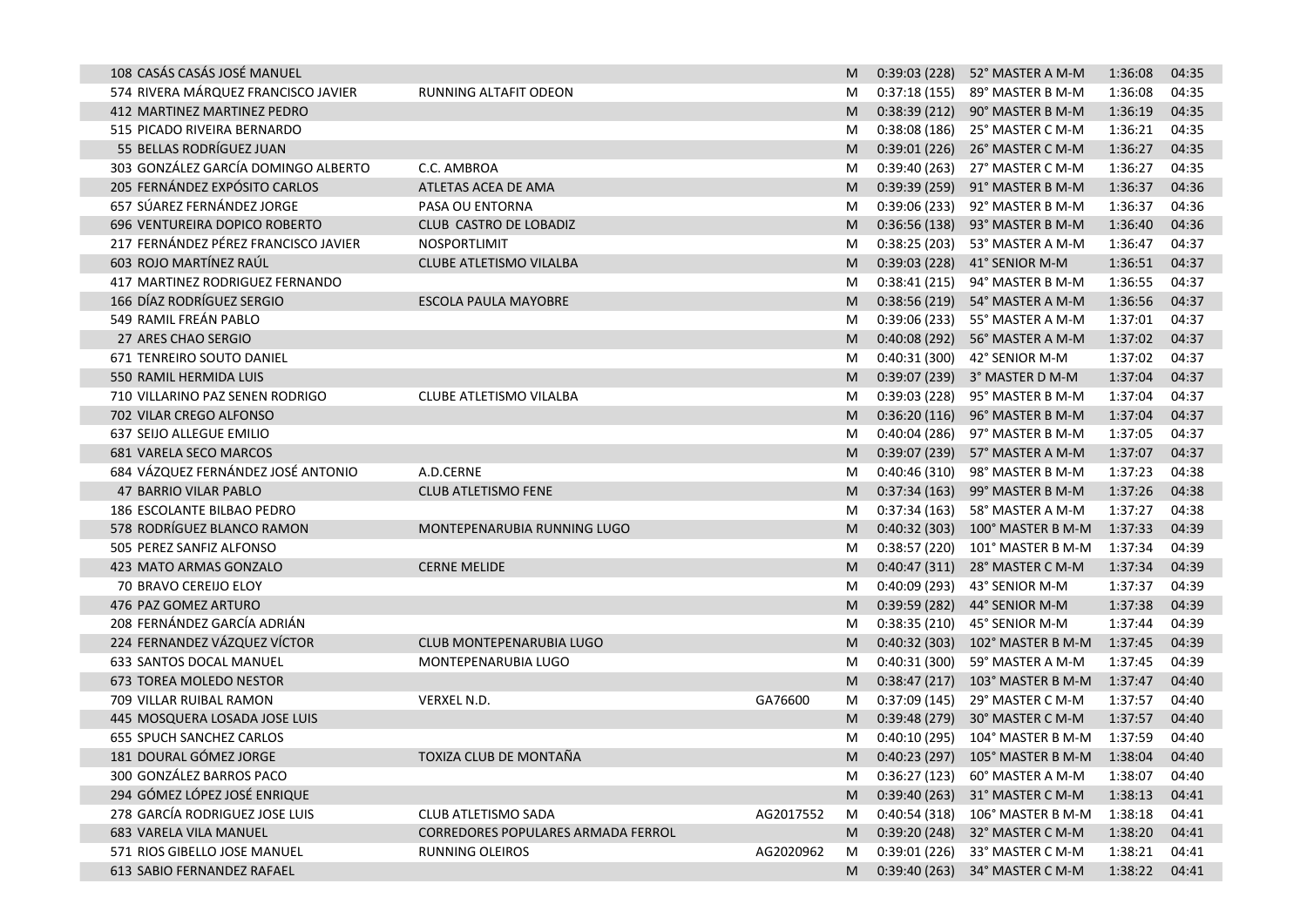| <b>250 GARCIA RAFAEL</b>             | IMOS CON CALMA                    |           | M  | 0:41:01 (324) | 61° MASTER A M-M                | 1:38:25 | 04:41 |
|--------------------------------------|-----------------------------------|-----------|----|---------------|---------------------------------|---------|-------|
| 440 MONTERO LÓPEZ JUAN MANUEL        |                                   |           | M  |               | 0:39:47 (277) 46° SENIOR M-M    | 1:38:29 | 04:41 |
| 643 SERANTES CASTRO JULIO            | <b>CLUBE ATLETISMO FENE</b>       |           | M  |               | 0:40:04 (286) 107° MASTER B M-M | 1:38:31 | 04:41 |
| 529 PONTE IGLESIAS DAVID             | <b>MARRANERS - EN BOAS MANS</b>   |           | M  | 0:40:54(318)  | 62° MASTER A M-M                | 1:38:31 | 04:41 |
| 2 ABELLAN YEPES DAMIAN               |                                   |           | M  | 0:39:22 (252) | 108° MASTER B M-M               | 1:38:31 | 04:41 |
| 680 VARELA LÓPEZ MIGUEL ÁNGEL        | <b>CLUB CASTRO DE LOBADIZ</b>     |           | M  |               | 0:39:00 (223) 35° MASTER C M-M  | 1:38:34 | 04:41 |
| 76 CABARCOS BARRO LAURA              | AD NÁUTICO NARÓN                  |           | F  |               | 0:39:21 (250) 2° SENIOR F-F     | 1:38:35 | 04:41 |
| 246 GALDO CAO JUANJO                 | RUNNING ALTAFIT ODEON             |           | M  |               | 0:38:47 (217) 109° MASTER B M-M | 1:38:36 | 04:42 |
| 570 RÍO BALSA OSCAR                  |                                   |           | M  | 0:39:46 (272) | 110° MASTER B M-M               | 1:38:39 | 04:42 |
| 32 ARIAS GARCIA ALFONSO              | <b>FONTES DO SAR</b>              | AG9907    | M  | 0:41:33(347)  | 63° MASTER A M-M                | 1:38:46 | 04:42 |
| 78 CABARCOS ROUCO MIGUEL             | AD NÁUTICO NARÓN                  |           | M  | 0:39:20 (248) | 47° SENIOR M-M                  | 1:38:46 | 04:42 |
| 198 FERNÁNDEZ BARCIA ALBERTO         |                                   |           | M  |               | 0:40:07 (291) 111° MASTER B M-M | 1:38:48 | 04:42 |
| 457 OCHOA ENRIQUE                    | <b>ENRIQUE OCHOA</b>              |           | M  | 0:40:35 (305) | 36° MASTER C M-M                | 1:38:49 | 04:43 |
| 685 VAZQUEZ FERREIRO GONZALO ALBERTO | ATLETAS VETERANOS OURENSE         |           | M  |               | 0:41:04 (326) 4° MASTER D M-M   | 1:38:50 | 04:43 |
| 621 SANCHEZ GOMEZ ALBERTO            |                                   |           | M  | 0:40:39(308)  | 64° MASTER A M-M                | 1:38:51 | 04:43 |
| 182 DUARTE BOUZAS HECTOR             |                                   |           | M  | 0:39:06(233)  | 48° SENIOR M-M                  | 1:38:52 | 04:43 |
| 173 DIEZ BERMUDEZ SILVIA             | <b>EGOVARROS DE VIVEIRO</b>       | GA768998  | F. | 0:40:47(311)  | 3° MASTER B F-F                 | 1:39:00 | 04:43 |
| 71 BRUN VAZQUEZ EMILIO               | CLUB ATLETISMO O PINO             | AG2026276 | M  |               | 0:39:39 (259) 37° MASTER C M-M  | 1:39:00 | 04:43 |
| 620 SANCHEZ GARCIA ALFONSO           |                                   |           | M  | 0:40:37(306)  | 112° MASTER B M-M               | 1:39:01 | 04:43 |
| 304 GONZALEZ GRUEIRO GILBERTO        | CLUB ATLETISMO SADA               |           | M  |               | 0:38:40 (213) 113° MASTER B M-M | 1:39:06 | 04:43 |
| 155 DELGADO AMOR FRANCISCO           | <b>CLUB CASTRO DE LOBADIZ</b>     |           | M  | 0:40:06 (288) | 38° MASTER C M-M                | 1:39:07 | 04:43 |
| 602 ROJAS MEIJOMIL PATRICIA          | <b>CASTRO DE LOBADIZ</b>          |           | F. |               | 0:40:06 (288) 4° MASTER B F-F   | 1:39:07 | 04:43 |
| 443 MORALES ENRIQUEZ ADRIAN          | NOSPORTLIMIT                      |           | M  |               | 0:38:19 (200) 49° SENIOR M-M    | 1:39:08 | 04:43 |
| 372 LÓPEZ PAZ MARIO                  |                                   |           | M  | 0:39:04(231)  | 65° MASTER A M-M                | 1:39:11 | 04:43 |
| 586 RODRIGUEZ FRAMIL ALFONSO         | <b>NOITEBRA</b>                   | AG2020368 | M  | 0:39:40 (263) | 66° MASTER A M-M                | 1:39:14 | 04:44 |
| 134 CONCHEIRO FERNÁNDEZ GUILLERMO    |                                   |           | M  |               | 0:41:03 (325) 39° MASTER C M-M  | 1:39:14 | 04:44 |
| 456 NÚÑEZ NAVEIRA LAURA              |                                   |           | F  |               | 0:39:40 (263) 5° MASTER B F-F   | 1:39:23 | 04:44 |
| 382 LÓPEZ VILAS GELI                 | <b>RUNNING ARTEIXO</b>            |           | F. |               | 0:39:40 (263) 1° MASTER C F-F   | 1:39:24 | 04:44 |
| 399 MARCOS MARTÍNEZ MANUEL           |                                   |           | M  | 0:40:30(298)  | 50° SENIOR M-M                  | 1:39:26 | 04:44 |
| 44 BARREIRO CERNADAS RAMÓN           | CLUB ATLETISMO OUTES- JOHN TURKEY |           | M  | 0:41:28(343)  | 40° MASTER C M-M                | 1:39:27 | 04:44 |
| 601 RODRÍGUEZ VICENTE IVÁN           |                                   |           | M  | 0:40:31 (300) | 51° SENIOR M-M                  | 1:39:28 | 04:44 |
| 327 HERNÁNDEZ DARIAS CARLOS          |                                   |           | M  | 0:37:48(173)  | 52° SENIOR M-M                  | 1:39:31 | 04:44 |
| 464 PAMPÍN FUCIÑOS JOSÉ MANUEL       | ASOCIACIÓN DEPORTIVA CERNE        |           | M  | 0:41:16 (334) | 41° MASTER C M-M                | 1:39:31 | 04:44 |
| 455 NUÑEZ FARIÑAS JOSE MANUEL        | <b>HOSPITAL POLUSA</b>            |           | M  | 0:40:30(298)  | 42° MASTER C M-M                | 1:39:32 | 04:44 |
| 358 LÓPEZ BLANCO XABIER              |                                   |           | M  | 0:39:44 (269) | 67° MASTER A M-M                | 1:39:33 | 04:44 |
| 649 SINES CRESPO FERNANDO            | <b>CLUB SOCIAL BANCO PASTOR</b>   |           | M  |               | 0:41:33 (347) 114° MASTER B M-M | 1:39:33 | 04:44 |
| 373 LÓPEZ PINTOS XESÚS ANXO          | PASA OU ENTORNA                   |           | M  |               | 0:39:45 (270) 5° MASTER D M-M   | 1:39:33 | 04:44 |
| 699 VIEITES PONTE JUAN JOSE          |                                   |           |    |               | 0:41:47 (371) 115° MASTER B M-M | 1:39:36 | 04:44 |
| 34 ARMESTO FERNÁNDEZ BRAIS           |                                   |           | M  |               | 0:40:39 (308) 68° MASTER A M-M  | 1:39:47 | 04:45 |
| 336 JUVIÑO PREGO ANGEL               |                                   |           | M  |               | 0:40:09 (293) 116° MASTER B M-M | 1:39:47 | 04:45 |
| 101 CARUNCHO ÁLVAREZ JESÚS           |                                   |           | M  |               | 0:41:34 (353) 53° SENIOR M-M    | 1:39:54 | 04:46 |
| 193 FEAL GARCÍA JORGE                |                                   |           | M  |               | 0:38:28 (205) 54° SENIOR M-M    | 1:40:05 | 04:46 |
| 188 EXPÓSITO JUSTO HÉCTOR            |                                   |           | M  | 0:43:12 (438) | 55° SENIOR M-M                  | 1:40:11 | 04:46 |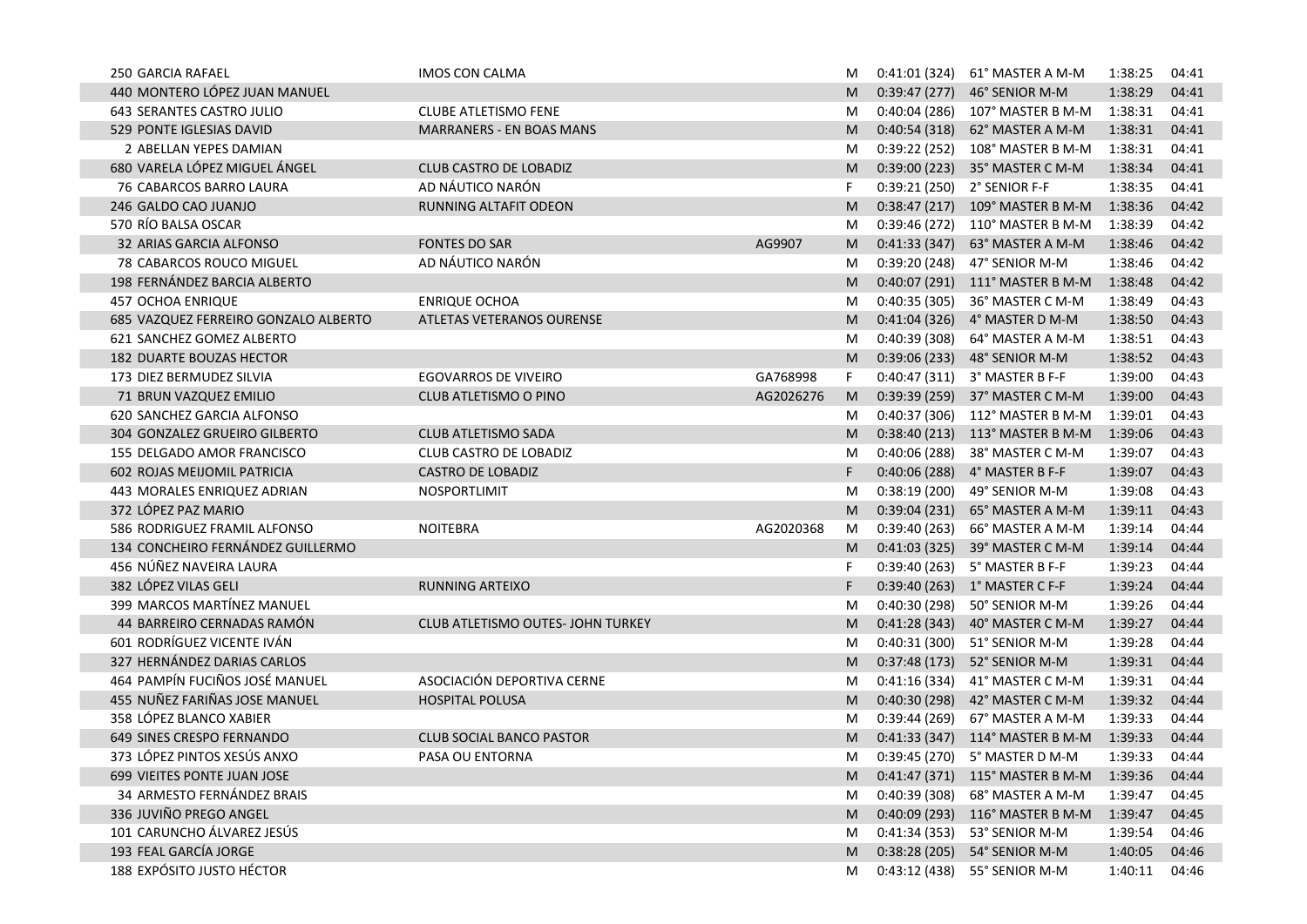| 581 RODRIGUEZ DOPICO JOSE ALEJANDRO |                                                |           | M |               | 0:41:16 (334) 56° SENIOR M-M     | 1:40:13 | 04:46 |
|-------------------------------------|------------------------------------------------|-----------|---|---------------|----------------------------------|---------|-------|
| 276 GARCIA REGUEIRA FERNANDO        |                                                |           | M |               | 0:38:33 (209) 117° MASTER B M-M  | 1:40:16 | 04:46 |
| 704 VILAR REINA VICTOR MANUEL       | AD NAUTICO NARON                               |           | M |               | 0:38:27 (204) 69° MASTER A M-M   | 1:40:35 | 04:47 |
| 225 FERNÁNDEZ VÁZQUEZ JOSÉ SANTOS   | ESCOLA ATLÉTICA PEREIRO DE AGUIAR BEN CHO SHEY | AG2026153 | M |               | 0:40:54 (318) 118° MASTER B M-M  | 1:40:41 | 04:47 |
| 398 MAQUIEIRA BORRAJO JOSE MIGUEL   | CLUB ATLETISMO SADA                            | AG2025457 | M |               | 0:39:13 (246) 43° MASTER C M-M   | 1:40:43 | 04:48 |
| 320 GRUEIRO MENDEZ MIGUEL           |                                                |           | M |               | 0:39:46 (272) 70° MASTER A M-M   | 1:40:45 | 04:48 |
| 41 BARCIA CAMPAÑA ABEL              |                                                |           | M |               | 0:39:46 (272) 3° SUB 20 M-M      | 1:40:45 | 04:48 |
| 428 MENDEZ DOPICO VICTOR            | <b>BE ONE</b>                                  |           | M |               | 0:39:59 (282) 119° MASTER B M-M  | 1:40:47 | 04:48 |
| 525 PITA SERANTES JUAN FRANCISCO    |                                                |           | M |               | 0:37:47 (169) 44° MASTER C M-M   | 1:40:53 | 04:48 |
| 641 SEOANE CHAS JOSE MANUEL         |                                                |           | M | 0:39:26 (254) | 45° MASTER C M-M                 | 1:40:57 | 04:49 |
| 195 FELGAR LOPEZ ISABEL             | PASA OU ENTORNA                                |           | F |               | 0:39:47 (277) 6° MASTER B F-F    | 1:40:57 | 04:49 |
| 652 SOLARES ESPIÑEIRA JOSE JUAN     |                                                |           | M |               | 0:39:22 (252) 46° MASTER C M-M   | 1:40:57 | 04:49 |
| 397 MALLO NIEVES JOSE MANUEL        | <b>CHOTACABRAS 21K</b>                         |           | M |               | 0:41:37 (358) 120° MASTER B M-M  | 1:40:57 | 04:49 |
| 403 MARTÍN ARES DIEGO               |                                                |           | M |               | 0:41:42 (364) 71° MASTER A M-M   | 1:41:03 | 04:49 |
| 106 CASANOVA VEIGA ALEJANDRO        |                                                |           | M |               | 0:39:46 (272) 57° SENIOR M-M     | 1:41:06 | 04:49 |
| 240 FREIRE CASAS RUBEN              | PASA OU ENTORNA                                |           | M |               | 0:39:45 (270) 72° MASTER A M-M   | 1:41:11 | 04:49 |
| 676 TUBÍO MARTÍNEZ JOSELO           | <b>CLUBE ATLETISMO NOIA</b>                    |           | M |               | 0:43:00 (429) 121° MASTER B M-M  | 1:41:15 | 04:49 |
| 411 MARTINEZ LOPEZ DAMIAN           | MARZO SAUDE                                    | AG2025928 | M | 0:44:02 (477) | 58° SENIOR M-M                   | 1:41:15 | 04:49 |
| 573 RIVAS ROMERO JUAN ANTONIO       |                                                |           | M |               | 0:39:27 (256) 47° MASTER C M-M   | 1:41:19 | 04:49 |
| 58 BERGONDO BRANDARIZ JUAN CARLOS   | <b>RUNNING OLEIROS</b>                         |           | M | 0:37:53 (179) | 48° MASTER C M-M                 | 1:41:20 | 04:50 |
| <b>682 VARELA VERDES JOSE</b>       |                                                |           | M |               | 0:41:31 (345) 73° MASTER A M-M   | 1:41:24 | 04:50 |
| 347 LEDO FARIÑAS MARIO              |                                                |           | M |               | 0:42:25 (401) 122° MASTER B M-M  | 1:41:24 | 04:50 |
| 62 BLANCO FERNÁNDEZ JORGE           |                                                |           | M |               | 0:39:26 (254) 123° MASTER B M-M  | 1:41:25 | 04:50 |
| 453 NOVO CARBALLEIRA VÍCTOR         |                                                |           | M |               | 0:42:37 (409) 124° MASTER B M-M  | 1:41:26 | 04:50 |
| 363 LOPEZ FERNANDEZ ANTONIO         |                                                |           | M |               | 0:40:55 (321) 125° MASTER B M-M  | 1:41:43 | 04:50 |
| 93 CANOSA CASTRO CAMILO             |                                                |           | M | 0:41:42 (364) | 74° MASTER A M-M                 | 1:41:46 | 04:51 |
| 324 HAASNOOT LUC                    | <b>BEER RUNNERS FERROL</b>                     |           | M |               | 0:41:45 (368) 49° MASTER C M-M   | 1:41:50 | 04:51 |
| 283 GAREA QUINTELA FERNANDO         | <b>CLUBE ATLETISMO FENE</b>                    | AG2024077 | M | 0:41:35 (355) | 75° MASTER A M-M                 | 1:41:54 | 04:51 |
| 575 RIVERA SIXTO LUIS               |                                                |           | M | 0:42:18(396)  | 59° SENIOR M-M                   | 1:41:54 | 04:51 |
| 227 FERRACES VAZQUEZ MONCHO         | CLUBE ATLETISMO BOIMORTO                       | AG2022428 | M | 0:39:51 (280) | 50° MASTER C M-M                 | 1:41:57 | 04:51 |
| 123 CELIS FRESCO ALEJANDRO          |                                                |           | M |               | 76° MASTER A M-M                 | 1:42:01 | 04:52 |
| 693 VEIGA GONZALEZ MIGUEL           |                                                |           | M |               | $0:40:22(296)$ 126° MASTER B M-M | 1:42:03 | 04:52 |
| 628 SANDOMINGO LOPEZ MANUEL         |                                                |           | M |               | 0:40:57 (322) 77° MASTER A M-M   | 1:42:03 | 04:52 |
| 419 MARTÍNEZ RODRÍGUEZ FERNANDO     |                                                |           | M |               | 0:42:16 (389) 127° MASTER B M-M  | 1:42:04 | 04:52 |
| 282 GAREA QUINTELA MARCOS           | <b>CLUBE ATLETISMO FENE</b>                    |           | M |               | 0:41:34 (353) 78° MASTER A M-M   | 1:42:07 | 04:52 |
| 56 BELLO BARROS DAVID               |                                                |           | M |               | 0:41:40 (362) 79° MASTER A M-M   | 1:42:09 | 04:52 |
| 577 ROCA CANZOBRE SONIA MARÍA       | NOSPORTLIMIT                                   |           |   |               | 0:42:47 (417) 7° MASTER B F-F    | 1:42:13 | 04:52 |
| 402 MARIÑO VILLAR IBÁN              |                                                |           | M |               | 0:41:30 (344) 80° MASTER A M-M   | 1:42:13 | 04:52 |
| 129 COBA MARTINEZ SANTI             | NOETRAINERS FERROL                             |           | M |               | 0:42:52 (427) 81° MASTER A M-M   | 1:42:14 | 04:52 |
| 49 BASCOY AMENEDO ANTONIO           |                                                |           | M |               | 0:39:46 (272) 128° MASTER B M-M  | 1:42:19 | 04:52 |
| 348 LEIRA IGLESIAS FERNANDO         |                                                |           | M |               | 0:41:21 (337) 51° MASTER C M-M   | 1:42:30 | 04:53 |
| 189 FARIÑA CASTILLO JOSE ORLANDO    |                                                |           | M |               | 0:41:22 (338) 52° MASTER C M-M   | 1:42:31 | 04:53 |
| 6 ALBORES DIAZ JOSE MANUEL          |                                                |           | M |               | 0:41:39 (359) 6° MASTER D M-M    | 1:42:35 | 04:53 |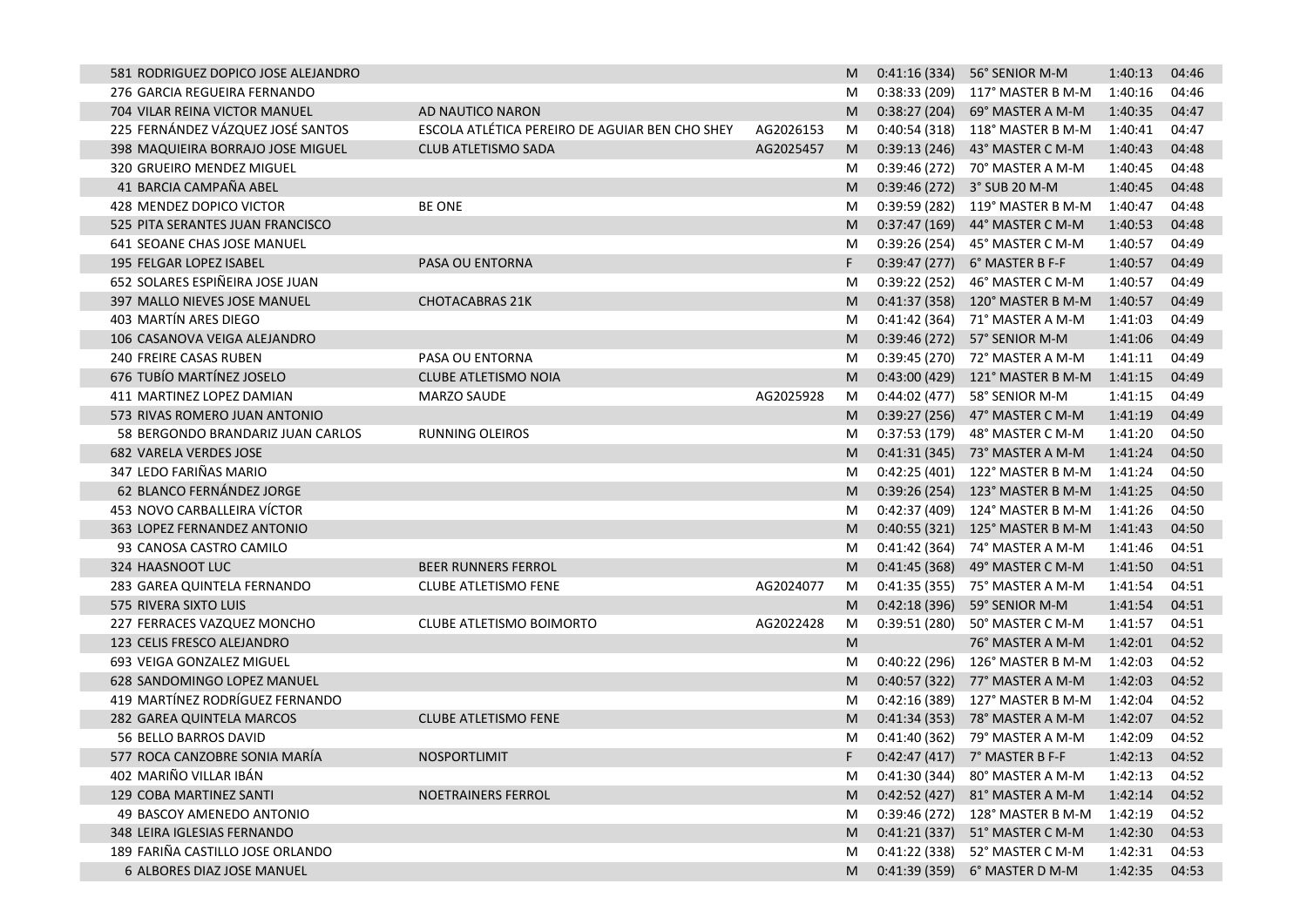| 705 VILELA VERGARA LUIS          |                                   |           | M  |               | 0:42:17 (394) 129° MASTER B M-M 1:42:35 |         | 04:53 |
|----------------------------------|-----------------------------------|-----------|----|---------------|-----------------------------------------|---------|-------|
| 4 AGRAS PITA FERNANDO            | PASA OU ENTORNA                   |           | M  | 0:40:48(315)  | 60° SENIOR M-M                          | 1:42:36 | 04:53 |
| 487 PENA LAGE CÁNDIDO GIL        | P.C. SANTA MARTA                  |           | M  |               | 0:41:13 (333) 130° MASTER B M-M         | 1:42:37 | 04:53 |
| 163 DÍAZ PARDO JUAN              | <b>TRIATLON FERROL</b>            |           | M  | 0:41:00(323)  | 82° MASTER A M-M                        | 1:42:39 | 04:53 |
| 391 LOURIDO MARTÍNEZ JAVIER      | AS VELLAS NON PARAMOS             |           | M  | 0:42:51 (425) | 61° SENIOR M-M                          | 1:42:45 | 04:53 |
| 190 FARIÑAS DIAZ PEDRO           | <b>ERIKA PILATES TEAM</b>         |           | M  | 0:41:53(376)  | 83° MASTER A M-M                        | 1:42:50 | 04:54 |
| 585 RODRIGUEZ FRAGUELA TONO      |                                   |           | M  | 0:41:48(372)  | 53° MASTER C M-M                        | 1:42:50 | 04:54 |
| 437 MIRANDA CAMBRE IVÁN          | NOSPORTLIMIT                      |           | M  | 0:41:45(368)  | 84° MASTER A M-M                        | 1:42:51 | 04:54 |
| 232 FILGUEIRA CHAO ROBERTO       |                                   |           | M  |               | 0:42:25 (401) 131° MASTER B M-M         | 1:42:53 | 04:54 |
| 317 GRANDAL FERNÁNDEZ ANTONIO    | <b>BE ONE A MALATA</b>            |           | M  | 0:39:51(280)  | 132° MASTER B M-M                       | 1:42:56 | 04:54 |
| 463 PALMEIRO QUELLE MIGUEL ANGEL |                                   |           | M  |               | 0:42:40 (411) 133° MASTER B M-M         | 1:42:57 | 04:54 |
| 99 CARREIRA PEREIRA IVAN         |                                   |           | M  | 0:41:41(363)  | 62° SENIOR M-M                          | 1:43:02 | 04:55 |
| 31 ARIAS FRANCO IBAN             | CORREDORES POPULARES DE LA ARMADA |           | M  |               | 0:41:53 (376) 63° SENIOR M-M            | 1:43:04 | 04:55 |
| <b>360 LOPEZ DIAZ TAMARA</b>     | <b>CLUB BENI GYM SPORT</b>        |           | F  |               | 0:41:43 (366) 3° SENIOR F-F             | 1:43:04 | 04:55 |
| 268 GARCÍA GÓMEZ JOSÉ MANUEL     |                                   |           | M  |               | 0:41:36 (357) 85° MASTER A M-M          | 1:43:06 | 04:55 |
| <b>458 OLVEIRA TRABA BEATRIZ</b> | A.D OLIMPIA                       |           | F  |               | 0:42:06 (382) 8° MASTER B F-F           | 1:43:07 | 04:55 |
| 590 RODRÍGUEZ LORENZO ALEJANDRO  | NOSPORTLIMIT                      |           | M  |               | 0:41:46 (370) 134° MASTER B M-M         | 1:43:08 | 04:55 |
| 535 PRADO BASANTA DIEGO          | CLUB MONTEPENARUBIA LUGO          |           | M  |               | 0:42:16 (389) 135° MASTER B M-M         | 1:43:11 | 04:55 |
| 229 FERREIRO DIAZ DOMINGO        | CLUB MONTE PENARUBIA RUNNING LUGO |           | M  | 0:42:16 (389) | 136° MASTER B M-M                       | 1:43:11 | 04:55 |
| 36 ARROYO CUNHA NACHO            |                                   |           | M  | 0:41:43(366)  | 64° SENIOR M-M                          | 1:43:14 | 04:55 |
| 97 CARBALLEIRA AMADO JOSE JUAN   |                                   |           | M  | 0:42:16 (389) | 54° MASTER C M-M                        | 1:43:15 | 04:55 |
| 353 LONGUEIRA SOLANO ROBERTO     |                                   |           | M  |               | 0:40:47 (311) 137° MASTER B M-M         | 1:43:29 | 04:56 |
| 594 RODRÍGUEZ PRIETO RAFAEL      | PASA OU ENTORNA                   |           | M  | 0:40:03 (285) | 65° SENIOR M-M                          | 1:43:32 | 04:56 |
| 478 PAZ SOUTO ELISA              | <b>EGOVARROS VIVEIRO</b>          | AG2024832 | F. |               | 0:41:54 (378) 2° MASTER C F-F           | 1:43:33 | 04:56 |
| 80 CAGIAO BOUZA JUAN             |                                   |           | M  | 0:43:13 (439) | 86° MASTER A M-M                        | 1:43:35 | 04:56 |
| 687 VÁZQUEZ IZAGUIRRE PATXI      | <b>XABARÍS ÁRTABROS</b>           |           | M  |               | 0:41:09 (328) 138° MASTER B M-M         | 1:43:44 | 04:56 |
| 510 PEREZ VEIGA JOSE MANUEL      |                                   |           | M  |               | 0:43:01 (430) 87° MASTER A M-M          | 1:43:50 | 04:56 |
| 24 ANTÓN VÁZQUEZ PAULA           | <b>CASTRO DE LOBADIZ</b>          |           | F. |               | 0:41:10 (330) 3° MASTER C F-F           | 1:43:50 | 04:56 |
| 486 PENA GARCÍA XURXO            |                                   |           | M  |               | 0:42:49 (419) 139° MASTER B M-M         | 1:43:53 | 04:57 |
| 691 VAZQUEZ VAZQUEZ MANUEL       |                                   |           | M  | 0:39:59(282)  | 55° MASTER C M-M                        | 1:44:08 | 04:58 |
| 164 DIAZ PEREZ ISA               | <b>TRIEUME</b>                    |           | F. | 0:40:52 (317) | 9° MASTER B F-F                         | 1:44:08 | 04:58 |
| 514 PETEIRO ROSENDE PEDRO        | <b>RUNNING OLEIROS</b>            | AG2016168 | M  | 0:41:39(359)  | 140° MASTER B M-M                       | 1:44:21 | 04:58 |
| 660 SUÁREZ VALDERREY FERNANDO    |                                   |           | M  | 0:42:16(389)  | 88° MASTER A M-M                        | 1:44:26 | 04:58 |
| 3 AGRAFOJO VILLASUSO JOSE ADOLFO | PASA OU ENTORNA                   |           | M  | 0:41:39(359)  | 56° MASTER C M-M                        | 1:44:26 | 04:58 |
| 271 GARCIA LÓPEZ-BLANCO IGNACIO  |                                   |           | M  | 0:41:26(340)  | 57° MASTER C M-M                        | 1:44:36 | 04:59 |
| 509 PEREZ VAZQUEZ ANGEL          |                                   |           | M  | 0:43:35(457)  | 66° SENIOR M-M                          | 1:44:36 | 04:59 |
| 485 PENA FERNANDEZ RAFAEL        | MARRANERS-EN BOAS MANS            |           | М  |               | 0:41:24 (339) 141° MASTER B M-M         | 1:44:42 | 04:59 |
| 344 LANDEIRA BRAGE JUAN CARLOS   | <b>FENE</b>                       |           |    |               | M 0:42:46 (414) 58° MASTER C M-M        | 1:44:43 | 04:59 |
| 425 MEIZOSO BASTIDA JOSE LUIS    | <b>EGOVARROS VIVEIRO</b>          | GA768961  |    |               | M 0:41:32 (346) 7° MASTER D M-M         | 1:44:44 | 04:59 |
| 322 GUISASOLA ESCUDERO M.MANUELA | <b>EGOVARROS</b>                  | GA768959  | F. |               | 0:41:33 (347) 4° MASTER C F-F           | 1:44:56 | 05:00 |
| 614 SABUCEDO MARTINEZ RAFAEL     |                                   |           | M  |               | 0:43:25 (449) 89° MASTER A M-M          | 1:45:15 | 05:01 |
| 354 LOPEZ AMOR ALVARO            | NOSPORTLIMIT                      |           |    |               | M 0:42:49 (419) 90° MASTER A M-M        | 1:45:23 | 05:01 |
| 113 CASTRO FRAGA FELIPE          | CLUB MONTEPENARUBIA               | 32706460T | M  |               | 0:41:52 (375) 67° SENIOR M-M            | 1:45:27 | 05:01 |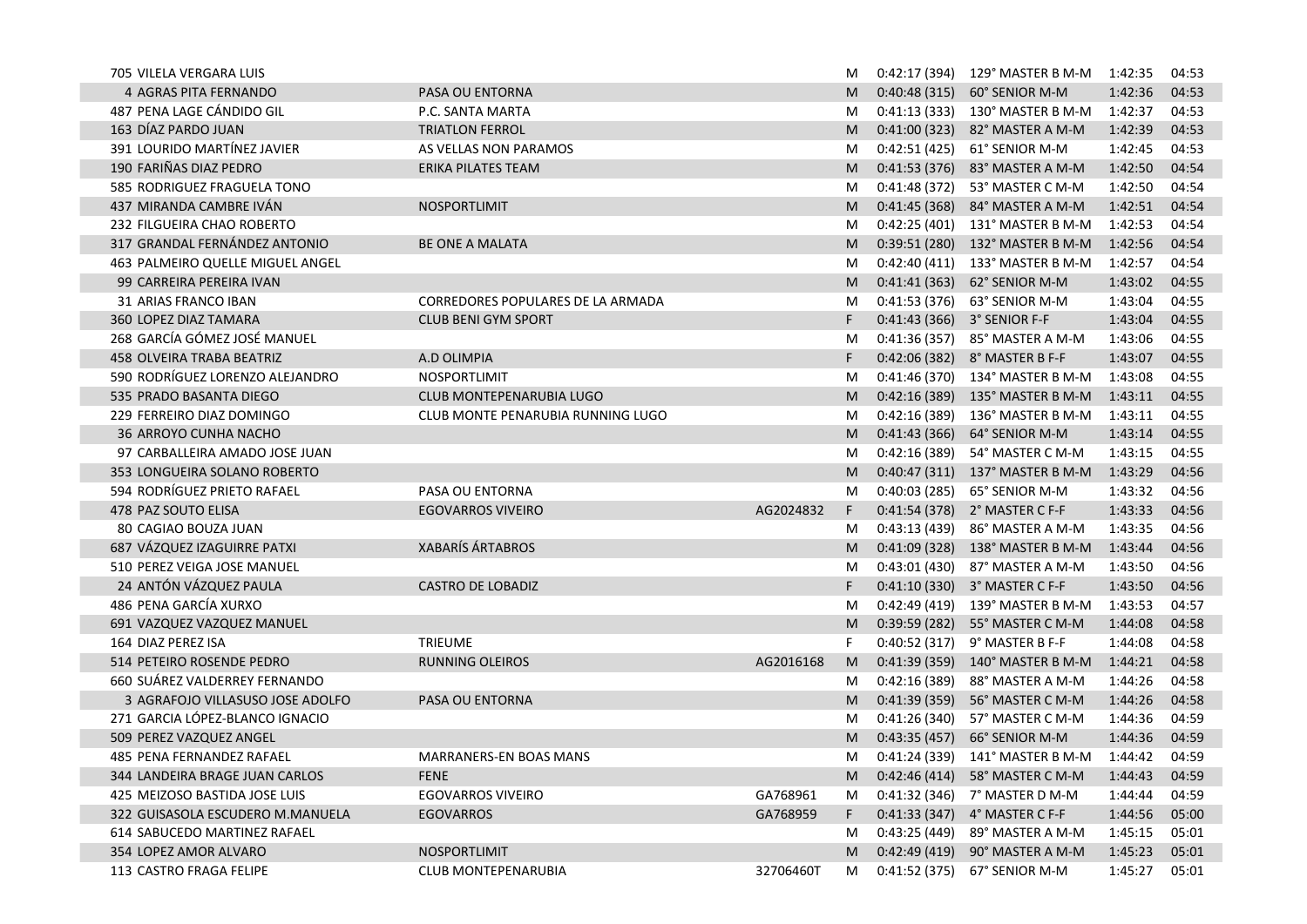| 648 SIMÓN MARTINEZ AMIR            | <b>NOSPORTLIMIT</b>             |            | F |               | $0:42:49(419)$ 4° SENIOR F-F            | 1:45:37 | 05:02 |
|------------------------------------|---------------------------------|------------|---|---------------|-----------------------------------------|---------|-------|
| 504 PÉREZ QUIZA VÍCTOR             |                                 |            | M |               | $0:43:14(441)$ 142° MASTER B M-M        | 1:45:43 | 05:02 |
| 542 PRIETO RIVAS JAVIER            | <b>CLUBE ATLETISMO FENE</b>     | AG2025289  | M |               | 0:41:26 (340) 91° MASTER A M-M          | 1:45:44 | 05:02 |
| 132 COIRA SÁNCHEZ DE TOCA LUIS     |                                 |            | M |               | 0:43:29 (454) 59° MASTER C M-M          | 1:45:54 | 05:02 |
| 277 GARCIA RIAL FRANCISCO          |                                 |            | M |               | 0:42:35 (408) 92° MASTER A M-M          | 1:45:54 | 05:02 |
| 493 PEREIRA REY JOSÉ CARLOS        |                                 |            | M |               | 60° MASTER C M-M                        | 1:45:55 | 05:02 |
| 541 PRIETO RÍO CAMILO              |                                 |            | M | 0:41:27(342)  | 93° MASTER A M-M                        | 1:45:55 | 05:02 |
| 66 BOO ACUÑA BELARMINO             |                                 |            | M |               | 0:42:52 (427) 61° MASTER C M-M          | 1:46:02 | 05:03 |
| 477 PAZ MIRAGAYA XOSE LOIS         | CLUBE ATLETISMO VILALBA         |            | M |               | $0:41:05(327)$ 143° MASTER B M-M        | 1:46:02 | 05:03 |
| 29 ARIAS CASTRO MIGUEL ÁNGEL       | <b>RUNINNG ALTAFIT ODEON</b>    |            | M |               | 0:41:10 (330) 94° MASTER A M-M          | 1:46:05 | 05:03 |
| <b>645 SICRE ROMERO CARLOS</b>     |                                 |            | M |               | 0:40:47 (311) 62° MASTER C M-M          | 1:46:08 | 05:03 |
| 662 TABOADA BARREIRO JUAN MANUEL   | <b>CLUBE ATLETISMO BOIMORTO</b> | AG2017938  | M |               | 0:42:13 (385) 144° MASTER B M-M         | 1:46:09 | 05:03 |
| 355 LOPEZ ANEIROS JOSE             |                                 |            | M |               | 0:42:28 (405) 63° MASTER C M-M          | 1:46:13 | 05:04 |
| 385 LOSADA PÉREZ SANTIAGO          |                                 |            | M |               | 0:42:46 (414) 8° MASTER D M-M           | 1:46:17 | 05:04 |
| 39 BAENA RODRÍGUEZ DAVID           | SÍGUEME SI PUEDES               |            | M |               | $0:43:31(455)$ 145° MASTER B M-M        | 1:46:21 | 05:04 |
| 86 CALVO ROO PRIMITIVO             |                                 |            | M |               | 0:42:24 (399) 146° MASTER B M-M         | 1:46:23 | 05:04 |
| 686 VÁZQUEZ FREIRE JOSÉ ANGEL      | SÍGUEME SI PUEDES               |            | M |               | 0:43:25 (449) 147° MASTER B M-M         | 1:46:26 | 05:04 |
| 688 VÁZQUEZ MARTÍNEZ FERNANDO      |                                 |            | M | 0:42:50 (423) | 64° MASTER C M-M                        | 1:46:35 | 05:05 |
| 356 LOPEZ ARAUJO ANTONIO           |                                 |            | M | 0:43:05 (434) | 95° MASTER A M-M                        | 1:46:36 | 05:05 |
| 357 LOPEZ ARAUJO ALBERTO           |                                 |            | M |               | 0:43:13 (439) 96° MASTER A M-M          | 1:46:36 | 05:05 |
| 148 CUNS CARREIRA JUAN JOSE        |                                 |            | M |               | 0:41:54 (378) 97° MASTER A M-M          | 1:46:41 | 05:05 |
| 207 FERNÁNDEZ FRAGA JAVIER         | RUNNING ARTEIXO                 |            | M |               | 0:42:13 (385) 65° MASTER C M-M          | 1:46:48 | 05:05 |
| 454 NOVO CICOS DAVID               |                                 |            | M |               | 0:39:13 (246) 98° MASTER A M-M          | 1:46:49 | 05:05 |
| 461 OTERO PÉREZ MANUEL             | C.A. CORREDOIRAS-BUEU           | TAG2016489 | M |               | 0:44:02 (477) 9° MASTER D M-M           | 1:46:51 | 05:05 |
| 343 LAMIGUEIRO FRANCO JESUS MIGUEL | <b>NOETRAINERS</b>              |            | M |               | 0:41:33 (347) 148° MASTER B M-M         | 1:46:51 | 05:05 |
| 475 PAZ CARREIRA JOSE MANUEL       | <b>RUNNING OLEIROS</b>          |            | M |               | 0:41:35 (355) 66° MASTER C M-M          | 1:46:52 | 05:05 |
| 261 GARCÍA FANDIÑO JOSÉ ANTONIO    |                                 |            | M | 0:42:46 (414) | 67° MASTER C M-M                        | 1:46:52 | 05:05 |
| 494 PEREIRA ROIBAL FELPE           |                                 |            | M | 0:45:12(516)  | 68° MASTER C M-M                        | 1:46:53 | 05:05 |
| 48 BARROS FONTE ALEJANDRO          | PASA OU ENTORNA                 |            | M | 0:47:02 (555) | 68° SENIOR M-M                          | 1:47:04 | 05:06 |
| 1 ABELENDA RODRÍGUEZ IAGO          |                                 |            | M |               | 0:37:52 (177) 4° SUB 20 M-M             | 1:47:11 | 05:06 |
| 616 SALGUEIRO ALONSO PABLO         |                                 |            | M |               | 0:44:28 (491) 99° MASTER A M-M          | 1:47:12 | 05:06 |
| 410 MARTÍNEZ GAYOSO MANUEL ÁNGEL   |                                 |            | M |               | $0:43:02(431)$ 149° MASTER B M-M        | 1:47:13 | 05:07 |
| 121 CAZON RODRIGUEZ PABLO RUBEN    |                                 |            | M |               | 0:42:41 (412) 150° MASTER B M-M         | 1:47:17 | 05:07 |
| 392 LOZANO IGLESIAS MIGUEL ÁNGEL   |                                 |            | M | 0:40:49 (316) | 100° MASTER A M-M                       | 1:47:17 | 05:07 |
| 241 FREIRE LOPEZ FRANCISCO         |                                 |            | M | 0:43:23(446)  | 69° MASTER C M-M                        | 1:47:19 | 05:07 |
| 536 PRADOS LÓPEZ ALBERTO JOSÉ      |                                 |            | M |               | 0:42:28 (405) 101° MASTER A M-M         | 1:47:22 | 05:07 |
| 183 DULSAT ORTIZ CARLES            |                                 |            | M |               | 0:43:23 (446) 151° MASTER B M-M 1:47:22 |         | 05:07 |
| 172 DIEZ BARREIRO JORGE            |                                 |            | M |               | 0:42:47 (417) 69° SENIOR M-M            | 1:47:22 | 05:07 |
| 690 VAZQUEZ RODRIGUEZ FRANCISCO    | PASA OU ENTORNA                 |            | M |               | 0:43:16 (444) 70° SENIOR M-M            | 1:47:23 | 05:07 |
| 315 GOYANES VAZQUEZ JOSE ANTONIO   |                                 |            | M |               | 0:42:13 (385) 70° MASTER C M-M          | 1:47:26 | 05:07 |
| 68 BOUZA ARIAS MANUEL              | <b>OLYMPO AS PONTES</b>         |            | M |               | 0:44:18 (489) 152° MASTER B M-M         | 1:47:27 | 05:07 |
| 409 MARTINEZ DEL RIO RUBEN         | DREAM TEAM                      |            | M |               | 0:41:11 (332) 153° MASTER B M-M         | 1:47:31 | 05:07 |
| 615 SALGADO FILGUEIRA MANEL        | PASA OU ENTORNA                 |            | M | 0:34:34(61)   | 71° SENIOR M-M                          | 1:47:33 | 05:07 |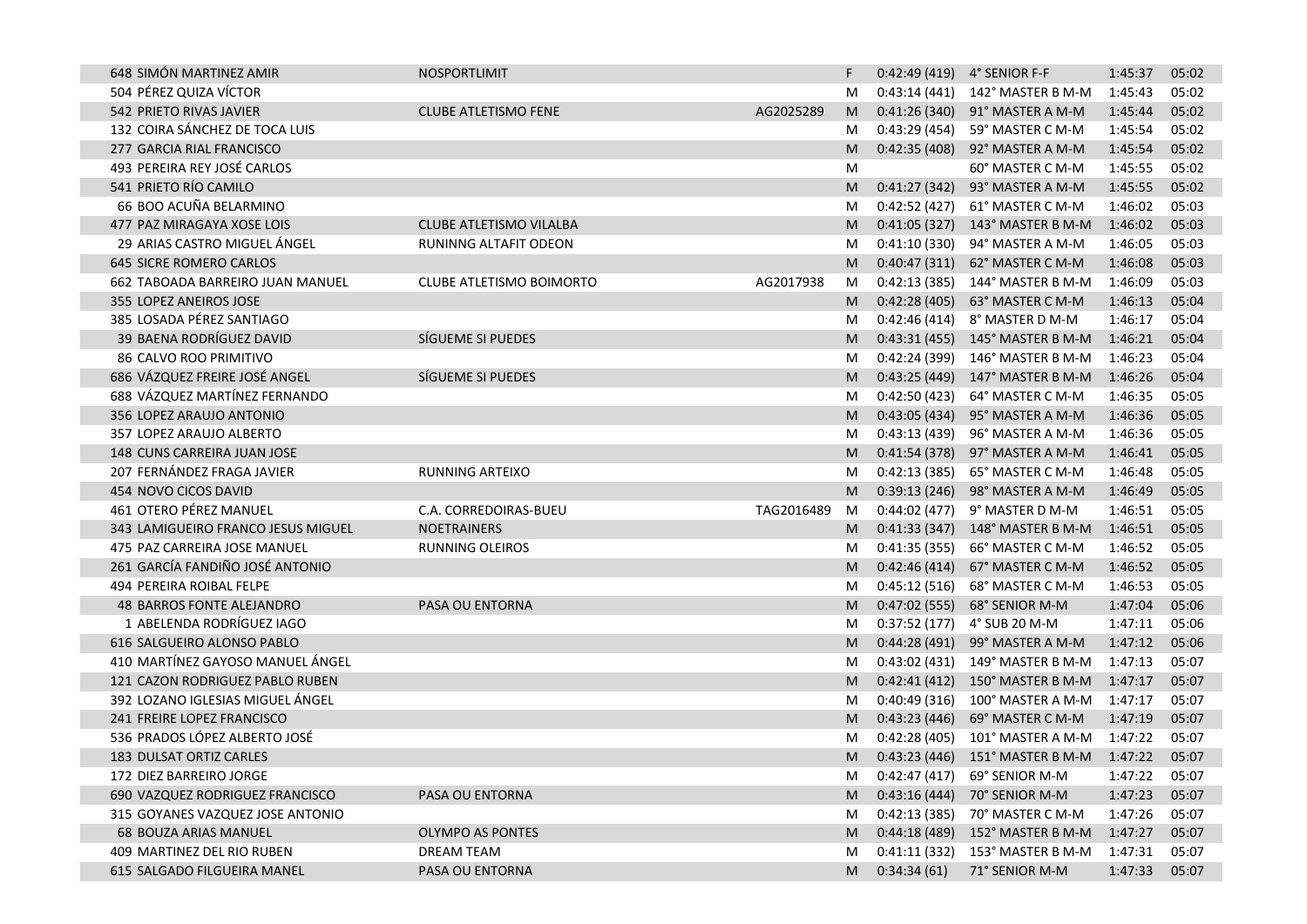| 114 CASTRO NAVEIRAS OSCAR         |                                   |           | M  | 0:40:37 (306) |                                         |         | 05:07 |
|-----------------------------------|-----------------------------------|-----------|----|---------------|-----------------------------------------|---------|-------|
| 557 REGO GARATE JORGE             |                                   |           | M  |               | 0:43:52 (471) 10° MASTER D M-M          | 1:47:35 | 05:07 |
| 626 SANCHEZ VALES BENIGNO         |                                   |           | M  |               | 0:41:33 (347) 103° MASTER A M-M         | 1:47:36 | 05:07 |
| 103 CASAL PRIETO BENIGNO          | BE ONE A MALATA                   |           | M  |               | 0:42:12 (383) 71° MASTER C M-M          | 1:47:37 | 05:07 |
| 694 VEIGA GRAÑA GABRIEL           | <b>PAP</b>                        |           | M  | 0:44:33(495)  | 154° MASTER B M-M                       | 1:47:42 | 05:08 |
| 161 DIAZ GARCIA FRANCISCO ELADIO  | <b>GRASIAS</b>                    |           | M  |               | 0:43:20 (445) 72° MASTER C M-M          | 1:47:43 | 05:08 |
| 338 LAGARES CARRO MAXIMINO        | <b>ESPRINES OURENSE</b>           |           | M  | 0:43:50 (469) | 155° MASTER B M-M                       | 1:47:44 | 05:08 |
| 157 DEUS PALLARES YOLANDA         |                                   |           | F  | 0:43:15(442)  | 10° MASTER B F-F                        | 1:47:50 | 05:08 |
| 617 SALUTREGUI DARRIBA CARLOS     |                                   |           | M  | 0:42:25 (401) | 156° MASTER B M-M                       | 1:47:51 | 05:08 |
| 622 SÁNCHEZ LÓPEZ JOSÉ ANTONIO    |                                   |           | M  |               | 0:42:03 (381) 157° MASTER B M-M         | 1:47:51 | 05:08 |
| 33 ARMENTAL PÉREZ VICENTE         |                                   |           | M  | 0:43:36 (458) | 104° MASTER A M-M                       | 1:47:52 | 05:08 |
| 74 CABANA OROSA ANTONIO           | <b>EGOVARROS VIVEIRO</b>          | GA716928  | M  |               | 0:43:56 (473) 11° MASTER D M-M          | 1:47:53 | 05:08 |
| 470 PARGUIÑA FERNÁNDEZ SUSANA     | <b>EGOVARROS DE VIVEIRO</b>       | GA765964  | F. |               | 0:43:58 (474) 5° MASTER C F-F           | 1:47:53 | 05:08 |
| 530 PONTE MARTÍNEZ JOSÉ MANUEL    |                                   |           | M  |               | 0:43:37 (459) 158° MASTER B M-M         | 1:47:59 | 05:08 |
| 87 CAMBA DEUS JOSE                | SÍGUEME SI PUEDES                 |           | M  | 0:43:25 (449) | 159° MASTER B M-M                       | 1:48:02 | 05:08 |
| 152 DE LA VIÑA PITA JUAN CARLOS   |                                   |           | M  |               | 0:44:35 (496) 160° MASTER B M-M         | 1:48:11 | 05:09 |
| 659 SUÁREZ PÉREZ OSCAR            |                                   |           | M  | 0:44:59 (512) | 161° MASTER B M-M                       | 1:48:21 | 05:10 |
| 431 MENDEZ PAMPIN JOSE ANTONIO    |                                   |           | M  |               | 0:41:49 (374) 12° MASTER D M-M          | 1:48:24 | 05:10 |
| 375 LOPEZ PRIETO JERONIMO         |                                   |           | M  | 0:41:33 (347) | 73° MASTER C M-M                        | 1:48:26 | 05:10 |
| 137 CORDERO RODRIGUEZ FRAN        | PASA OU ENTORNA                   |           | M  |               | 0:42:12 (383) 72° SENIOR M-M            | 1:48:36 | 05:10 |
| 395 MAGDALENO LOURIDO PABLO       | C.A. CORREDOIRAS BUEU             | AG2016487 | M  | 0:44:11(486)  | 13° MASTER D M-M                        | 1:48:41 | 05:11 |
| 171 DIÉGUEZ CASTRILLÓN JOSÉ ANGEL |                                   |           | M  |               | 0:42:50 (423) 162° MASTER B M-M         | 1:48:42 | 05:11 |
| 311 GONZALEZ RODRIGUEZ ERIC       |                                   |           | M  | 0:42:49 (419) | 5° SUB 20 M-M                           | 1:48:43 | 05:11 |
| 243 FUENTES ESCUDERO PABLO        | C.A. QUART DE POBLET              |           | M  |               | 0:43:27 (452) 105° MASTER A M-M         | 1:48:45 | 05:11 |
| 521 PIÑEIROA REGO CRISTINA        | CORREDORES POPULARES DE LA ARMADA |           | F  | 0:43:27 (452) | 5° SENIOR F-F                           | 1:48:45 | 05:11 |
| 1021 BERMUDEZ RICO JOSE MANUEL    |                                   |           | M  |               | 14° MASTER D M-M                        | 1:48:47 | 05:11 |
| 584 RODRÍGUEZ FORMOSO OSCAR       |                                   |           | M  |               | 0:44:10 (484) 163° MASTER B M-M         | 1:48:52 | 05:11 |
| 460 OTERO GARCÍA FRANCISCO        | <b>C.A.CORREDOIRAS BUEU</b>       |           | M  |               | 0:43:38 (461) 15° MASTER D M-M          | 1:48:53 | 05:11 |
| 522 PIÑOL CHAS JOAQUIN            | NOSPORTLIMIT                      |           | M  |               | 0:42:34 (407) 164° MASTER B M-M         | 1:49:03 | 05:11 |
| 498 PEREZ BALIRAC JESUS           | NOITEBRA FC                       | AG2020370 | M  | 0:44:24(490)  | 74° MASTER C M-M                        | 1:49:03 | 05:11 |
| 523 PIÑOL CHAS CHRISTIAN          |                                   |           | M  | 0:42:17 (394) | 106° MASTER A M-M                       | 1:49:03 | 05:11 |
| 77 CABARCOS CABARCOS JORGE        | CLUBE ATLETISMO VILALBA           |           | M  |               | 0:41:58 (380) 165° MASTER B M-M         | 1:49:03 | 05:11 |
| 83 CALDERÓN FERNÁNDEZ ELOY        |                                   |           | M  | 0:43:50 (469) | 75° MASTER C M-M                        | 1:49:08 | 05:12 |
| 325 HERMIDA MERA JUAN CARLOS      | <b>CASTRO DE LOBADIZ</b>          |           | M  | 0:43:43(464)  | 166° MASTER B M-M                       | 1:49:09 | 05:12 |
| 482 PEDRE LOUREIRO DAVID          |                                   |           | M  | 0:42:27(404)  | 167° MASTER B M-M                       | 1:49:16 | 05:12 |
| 511 PEREZ VILLAR PABLO            |                                   |           | M  |               | 0:44:58 (511) 107° MASTER A M-M         | 1:49:18 | 05:12 |
| 497 PEREZ ALVAREZ JUAN VIDAL      |                                   |           | M  |               | 0:44:28 (491) 168° MASTER B M-M 1:49:20 |         | 05:13 |
| 556 REDONDA INSUA MANUEL JAVIER   | <b>CLUBE ATLETISMO FENE</b>       |           |    |               |                                         |         | 05:13 |
| 72 BURILLO TERRER IGNACIO         |                                   |           | M  |               | 0:44:10 (484) 76° MASTER C M-M          | 1:49:30 | 05:13 |
| 484 PEDREIRAS PARDO JAVIER        | PAP RUNNING CLUB                  |           | M  |               | 0:42:41 (412) 108° MASTER A M-M         | 1:49:32 | 05:13 |
| 444 MORENO BODEGO ANA             | RUNNING ALTAFIT ODEON             |           | F  |               | 0:43:42 (463) 11° MASTER B F-F          | 1:49:34 | 05:13 |
| 122 CEBALLOS ROMERO PURI          |                                   |           | F  |               | 0:45:39 (519) 1° MASTER A F-F           | 1:49:35 | 05:13 |
| 678 VAL GUERREIRO PABLO           |                                   |           | M  |               | 0:43:44 (466) 77° MASTER C M-M          | 1:49:46 | 05:14 |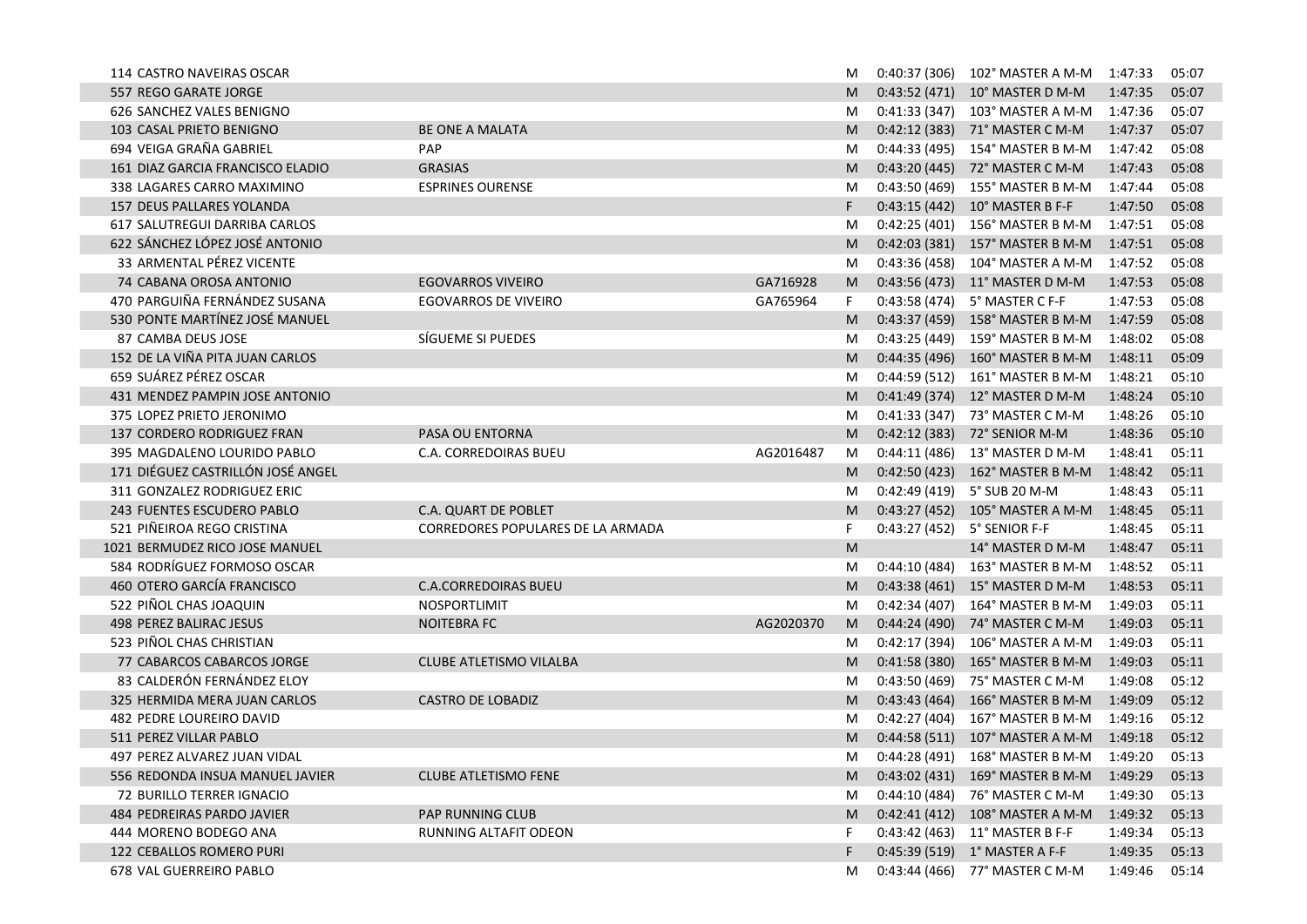| 216 FERNÁNDEZ PÉREZ EDER               |                             |           | M  | $0:43:58(474)$ 170° MASTER B M-M 1:49:55 |         | 05:14 |
|----------------------------------------|-----------------------------|-----------|----|------------------------------------------|---------|-------|
| 8 ALONSO CABALEIRO ANTONIO             |                             |           | M  | 0:45:43 (521) 73° SENIOR M-M             | 1:50:05 | 05:14 |
| 474 PAZ CABADA JOSÉ LUIS               |                             |           | M  | 0:45:45 (522) 109° MASTER A M-M          | 1:50:05 | 05:14 |
| 554 RAMUDO RIVAS XOSE                  |                             |           | M  | 0:44:32 (494) 78° MASTER C M-M           | 1:50:15 | 05:15 |
| 516 PICO POUSO ROBERTO                 | WWW.ROBERTOPICO.COM         |           | M  | 0:44:08 (480) 171° MASTER B M-M          | 1:50:21 | 05:15 |
| 656 STOCKHEIM GÓMEZ MICHAEL            | MILER RUNNING CLUB          |           | M  | 0:49:38 (607) 172° MASTER B M-M          | 1:50:31 | 05:16 |
| 610 RUIZ SEIJO CARLOS                  | A.D.R. VARA E PEDAL         |           | M  | 0:42:21 (398) 173° MASTER B M-M          | 1:50:32 | 05:16 |
| 364 LOPEZ GARCIA MARIA LUISA           |                             |           | F  | 0:44:08 (480) 12° MASTER B F-F           | 1:50:41 | 05:16 |
| <b>367 LOPEZ LAGO ARTURO</b>           | <b>CLUB TRIATLON CORUÑA</b> | 32759099S | M  | 0:42:51 (425) 79° MASTER C M-M           | 1:50:42 | 05:16 |
| 222 FERNANDEZ SANCHEZ RAMIRO           |                             |           | M  | 0:41:09 (328) 174° MASTER B M-M          | 1:50:44 | 05:16 |
| 212 FERNÁNDEZ LÓPEZ JUAN ANTONIO       | NOSPORTLIMIT                |           | M  | 0:46:48 (554) 175° MASTER B M-M          | 1:50:54 | 05:17 |
| 263 GARCÍA FERREIRO CARLA              | NOSPORTLIMIT                |           | F  | 0:45:01 (513) 6° SENIOR F-F              | 1:51:06 | 05:17 |
| 538 PRIETO CABRAL MOISES               |                             |           | M  | 0:44:01 (476) 176° MASTER B M-M 1:51:07  |         | 05:17 |
| 548 RAMAS FIUSA CARLOS                 |                             |           | M  | 0:47:09 (557) 177° MASTER B M-M          | 1:51:07 | 05:17 |
| 667 TEIJEIRO LAMAS DIEGO               |                             |           | M  | 0:44:12 (487) 74° SENIOR M-M             | 1:51:13 | 05:18 |
| 592 RODRÍGUEZ PEREIRA FRANCISCO        |                             |           | M  | 0:44:51 (506) 178° MASTER B M-M          | 1:51:25 | 05:19 |
| 170 DIAZ-PACHE MACKINLAY CARLOS        |                             |           | M  | 0:44:38 (498) 80° MASTER C M-M           | 1:51:30 | 05:19 |
| 532 PORTO LOPEZ JUAN CARLOS            |                             |           | M  | 0:44:31 (493) 179° MASTER B M-M          | 1:51:33 | 05:19 |
| 258 GARCIA CORTIZAS CARLOS             |                             |           | M  | 0:45:38 (518) 180° MASTER B M-M          | 1:51:46 | 05:19 |
| 306 GONZÁLEZ LLANOS MIGUEL             | <b>KURAI</b>                |           | M  | $0:43:37(459)$ 181° MASTER B M-M         | 1:51:46 | 05:19 |
| 429 MENDEZ LOPEZ VICTOR                |                             |           | M  | 0:41:48 (372) 75° SENIOR M-M             | 1:51:47 | 05:19 |
| 503 PEREZ PEREZ VICTOR                 |                             |           | M  | 0:46:38 (549) 76° SENIOR M-M             | 1:51:49 | 05:19 |
| 712 ZARAGOZA VEREZ ALBERTO             |                             |           | M  | 0:44:09 (483) 182° MASTER B M-M          | 1:51:52 | 05:20 |
| <b>664 TEIJEIRO COUCE ANGEL</b>        |                             |           | M  | 0:47:26 (562) 81° MASTER C M-M           | 1:51:52 | 05:20 |
| 140 CORRALES ARIAS ANDRÉS FELIPE       |                             |           | M  | 0:42:18 (396) 1° SUB 23 M-M              | 1:51:57 | 05:20 |
| 226 FERNANDEZ VILLAMARIN JOSE MANUEL   |                             |           | M  | 0:45:39 (519) 183° MASTER B M-M          | 1:52:03 | 05:20 |
| 105 CASANOVA DÍAZ ANTONIO JOSÉ         |                             |           | M  | 0:44:08 (480) 184° MASTER B M-M          | 1:52:04 | 05:20 |
| 630 SANTE GUEIMONDE ERO                |                             |           | M  | 0:46:23 (544) 110° MASTER A M-M          | 1:52:05 | 05:20 |
| 612 SAAVEDRA PÉREZ ALBERTO             | CLUB DE REMO A CABANA       |           | M  | $0:43:09(436)$ $2^{\circ}$ SUB 23 M-M    | 1:52:08 | 05:20 |
| 209 FERNANDEZ HORJALES HADRIAN         |                             |           | M  | 0:43:09 (436) 77° SENIOR M-M             | 1:52:24 | 05:21 |
| 489 PENA SALIDO JOSE MANUEL            | EUMENATURA MONTAÑA          |           | M  | 0:44:04 (479) 185° MASTER B M-M          | 1:52:27 | 05:21 |
| 5 AGRELO RODRIGUEZ FRANCISCO GABRIEL   |                             |           | M  | 0:46:14 (537) 111° MASTER A M-M          | 1:52:36 | 05:22 |
| 589 RODRÍGUEZ GONZÁLEZ ANTONIO JOAQUÍN |                             |           | M  | 0:43:03 (433) 78° SENIOR M-M             | 1:52:43 | 05:22 |
| 130 COBELO MARTÍNEZ PAULA MARIA        | RUNNIG ALTAFIT ODEON        |           | F. | 0:43:43 (464) 2° MASTER A F-F            | 1:52:43 | 05:22 |
| 483 PEDREIRA COROAS CELERINO           | <b>OLYMPO AS PONTES</b>     | AG2022916 | M  | 0:45:13 (517) 16° MASTER D M-M           | 1:52:56 | 05:23 |
| 604 ROMERO BUSTABAD ANDRÉS             | PASA OU ENTORNA             |           | M  | 0:44:43 (499) 186° MASTER B M-M          | 1:53:01 | 05:23 |
| 104 CASAL TARACIDO OSCAR               | PASA OU ENTORNA             |           | M  | 0:43:23 (446) 112° MASTER A M-M 1:53:12  |         | 05:23 |
| 365 LÓPEZ GÓMEZ MARCOS                 | <b>GAS SPORT</b>            |           | M  | 0:44:46 (501) 82° MASTER C M-M           | 1:53:13 | 05:23 |
| 7 ALCALA-ZAMORA CANEL EMILIO           |                             |           | M  | 0:46:18 (539) 83° MASTER C M-M           | 1:53:13 | 05:23 |
| 583 RODRIGUEZ FERNANDEZ JOSE MANUEL    | <b>CLUB ATLETISMO NARON</b> |           | M  | 0:45:06 (514) 187° MASTER B M-M          | 1:53:20 | 05:24 |
| 595 RODRÍGUEZ PUGA JUAN MANUEL         |                             |           | M  | 0:46:15 (538) 113° MASTER A M-M          | 1:53:25 | 05:24 |
| 507 PEREZ VARELA JOSE MARIA            |                             |           | M  | 0:45:47 (524) 84° MASTER C M-M           | 1:53:27 | 05:24 |
| 223 FERNÁNDEZ SANCHEZ-ROLDAN PEDRO     | SÍGUEME SI PUEDES           |           | M  | 0:43:31 (455) 188° MASTER B M-M 1:53:32  |         | 05:25 |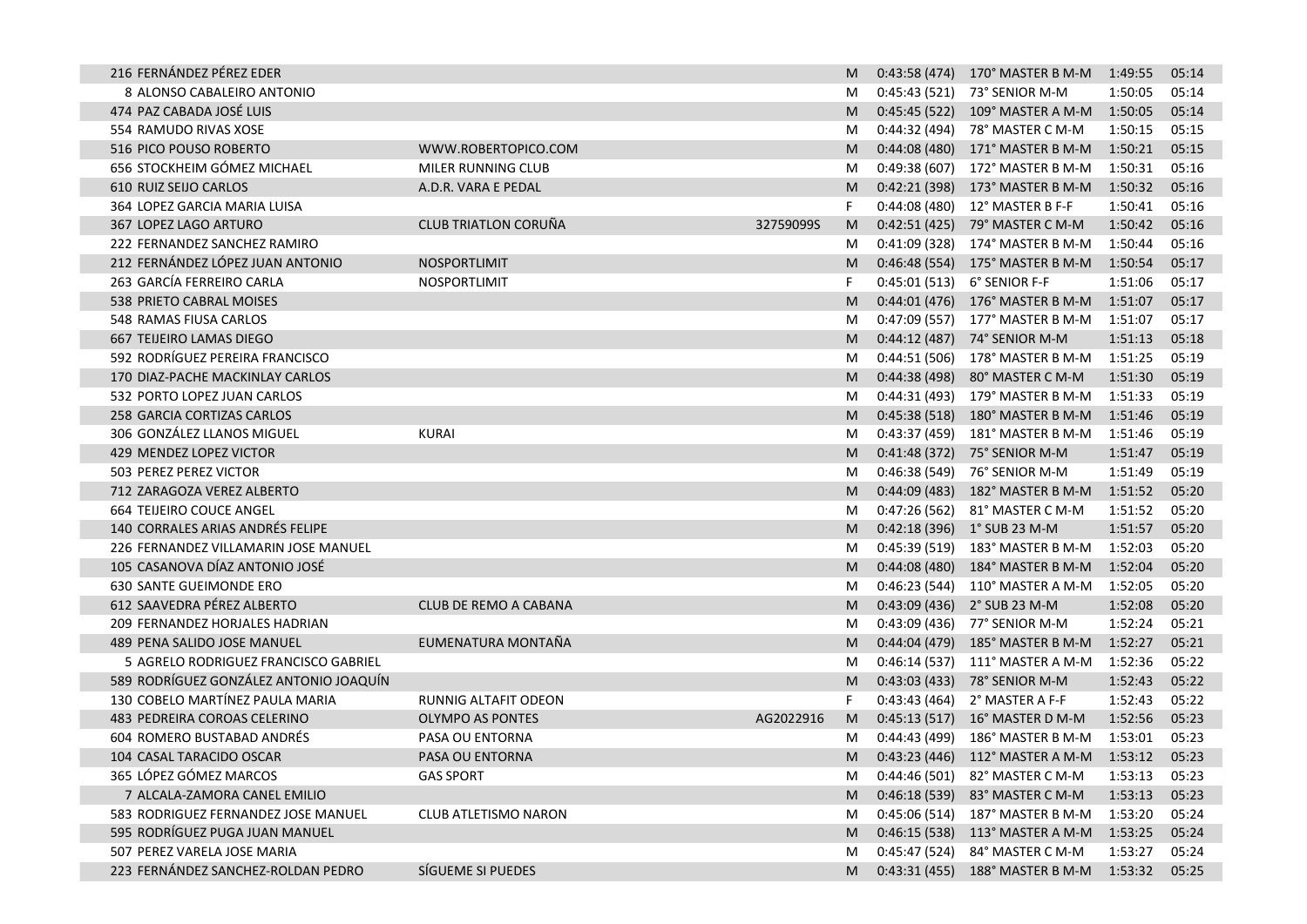| 81 CAINZOS RODRIGUEZ RUBEN               |                                 |          | M  |                             | $0:44:52(507)$ 114° MASTER A M-M 1:53:45 |         | 05:25 |
|------------------------------------------|---------------------------------|----------|----|-----------------------------|------------------------------------------|---------|-------|
| 203 FERNANDEZ DIAZ JAVIER                |                                 |          | M  |                             | 0:46:25 (546) 115° MASTER A M-M 1:53:51  |         | 05:25 |
| 184 DURAN FORMOSO MARIA JESUS            |                                 |          | F  |                             | 0:48:09 (582) 13° MASTER B F-F           | 1:53:59 | 05:26 |
| 625 SÁNCHEZ VALENZUELA JOSÉ              |                                 |          | M  |                             | 0:46:12 (534) 189° MASTER B M-M          | 1:54:00 | 05:26 |
| 59 BERMUDEZ RODRIGUEZ MIGUEL ANGEL       | NOSPORTLIMIT                    |          | M  |                             | 0:46:20 (542) 85° MASTER C M-M           | 1:54:07 | 05:26 |
| 644 SICRE ROMERO BEGOÑA                  |                                 |          | F. |                             | 0:43:54 (472) 6° MASTER C F-F            | 1:54:21 | 05:27 |
| 663 TABORDA ARANGO BLAKE                 |                                 |          | M  |                             | 0:48:57 (600) 79° SENIOR M-M             | 1:54:27 | 05:27 |
| 116 CASTRO RIVAS ÁNGELA MARÍA            | <b>BE ONE MALATA</b>            |          | F  |                             | 0:43:38 (461) 3° MASTER A F-F            | 1:54:27 | 05:27 |
| 466 PANTIN LÓPEZ ALMUDENA                | BE ONE A MALATA                 |          | F  |                             | 0:43:44 (466) 4° MASTER A F-F            | 1:54:27 | 05:27 |
| 703 VILAR GONZALEZ ALEJANDRA             | <b>MTC LOURES</b>               |          | F  |                             | 0:46:00 (531) 14° MASTER B F-F           | 1:54:29 | 05:27 |
| 297 GONZÁLEZ NOELIA                      |                                 |          | F  |                             | 0:44:17 (488) 15° MASTER B F-F           | 1:54:39 | 05:28 |
| 376 LOPEZ RIO ELISEO                     | EGOVARROS-VIVERO                | 19958    | M  |                             | 0:46:19 (541) 17° MASTER D M-M           | 1:54:50 | 05:28 |
| 369 LOPEZ MARTIN GONZALO                 |                                 |          | M  |                             | 0:46:10 (533) 86° MASTER C M-M           | 1:54:53 | 05:28 |
| 480 PAZOS ROMERO MAITE                   | PAP                             |          | F  |                             | 0:46:05 (532) 16° MASTER B F-F           | 1:54:53 | 05:28 |
| 287 GIL CRIADO ALVARO                    |                                 |          | M  |                             | 0:48:11 (583) 116° MASTER A M-M          | 1:54:59 | 05:29 |
| 257 GARCÍA CASTRO VÍCTOR M.              |                                 |          | M  |                             | 0:47:39 (566) 117° MASTER A M-M          | 1:55:03 | 05:29 |
| 565 RGUEZ LOIS                           |                                 |          | M  |                             | 0:47:39 (566) 190° MASTER B M-M          | 1:55:16 | 05:29 |
| 618 SANCHEZ CASAL JOSÉ MANUEL            |                                 |          | M  |                             | 0:46:12 (534) 18° MASTER D M-M           | 1:55:47 | 05:31 |
| 301 GONZALEZ FREIRE MICHELLE             | AD NAUTICO NARON                | 32737186 | F  | 0:46:43 (550) 1° SUB 20 F-F |                                          | 1:55:50 | 05:31 |
| 593 RODRÍGUEZ PRADA MANUEL ANTONIO       |                                 |          | M  |                             | 0:48:04 (580) 19° MASTER D M-M           | 1:55:55 | 05:31 |
| 447 MUIÑO PEGO ANA BELÉN                 |                                 |          | F. |                             | 0:48:31 (589) 5° MASTER A F-F            | 1:56:02 | 05:32 |
| 23 ANIDO RODRÍGUEZ LUISA                 | URBAN RUNNERS CLUB SANTIAGO     |          | F  |                             | 0:48:32 (591) 7° SENIOR F-F              | 1:56:15 | 05:32 |
| 591 RODRÍGUEZ OTERO MICHAEL DAMIÁN       |                                 |          | M  |                             | 0:44:49 (503) 80° SENIOR M-M             | 1:56:28 | 05:33 |
| 414 MARTÍNEZ RIVAS JAVIER                |                                 |          | M  |                             | 0:48:36 (592) 87° MASTER C M-M           | 1:56:33 | 05:33 |
| 127 CHEN LIN YAN QING                    |                                 |          | M  |                             | 0:42:14 (388) 81° SENIOR M-M             | 1:56:35 | 05:33 |
| 264 GARCIA GARCIA MANUEL JOSE            | NOSPORTLIMIT                    |          | M  |                             | 0:47:47 (571) 88° MASTER C M-M           | 1:56:36 | 05:33 |
| 221 FERNANDEZ RODRIGUEZ FRANCISCO JAVIER |                                 |          | M  |                             | 0:48:54 (599) 191° MASTER B M-M          | 1:56:37 | 05:33 |
| 16 AMADO MIGUEL                          |                                 |          | M  |                             | 0:48:59 (601) 118° MASTER A M-M          | 1:56:38 | 05:33 |
| 236 FRAGA PERNAS MIGUEL                  |                                 |          | M  |                             | 0:46:31 (547) 82° SENIOR M-M             | 1:56:43 | 05:34 |
| 107 CASAR DIAZ PATRICIA                  |                                 |          | F. |                             | 0:47:07 (556) 6° MASTER A F-F            | 1:56:55 | 05:34 |
| 245 GALÁN GONZÁLEZ ANTONIO               |                                 |          | M  |                             | $0:47:49(572)$ 192° MASTER B M-M         | 1:57:19 | 05:35 |
| 302 GONZÁLEZ GARCÍA ANDRÉS               | CLUB CASTRO DE LOBADIZ (FERROL) |          | M  |                             | 0:47:43 (569) 89° MASTER C M-M           | 1:57:25 | 05:35 |
| 394 MACEIRAS SEOANE ROSA M               | RUNNING ARTEIXO                 |          | F  |                             | 0:48:14 (584) 17° MASTER B F-F           | 1:57:29 | 05:35 |
| 280 GARCÍA SAS JUAN JOSÉ                 |                                 |          | M  |                             | 0:44:48 (502) 119° MASTER A M-M          | 1:57:55 | 05:37 |
| 248 GALLEGO PIÑON SERGIO                 |                                 |          | M  |                             | 0:48:04 (580) 193° MASTER B M-M          | 1:57:57 | 05:37 |
| 508 PEREZ VAZQUEZ ANTON                  |                                 |          | M  |                             | 0:47:57 (578) 90° MASTER C M-M           | 1:57:59 | 05:37 |
| 413 MARTÍNEZ RAMILO TANIA                |                                 |          | F  |                             | 0:44:45 (500) 18° MASTER B F-F           | 1:58:02 | 05:37 |
| 406 MARTINEZ BREIJO MARIA TERESA         | <b>CASTRO DE LOBADIZ</b>        |          |    |                             | 0:47:26 (562) 7° MASTER C F-F            | 1:58:04 | 05:37 |
| 380 LÓPEZ VÁZQUEZ JOSÉ ALFONSO           | <b>CASTRO DE LOBADIZ</b>        |          | M  |                             | 0:47:27 (565) 91° MASTER C M-M           | 1:58:04 | 05:37 |
| 196 FERNANDEZ ALBERTO                    | <b>CASTRO DE LOBADIZ</b>        |          | M  |                             | 0:49:47 (608) 20° MASTER D M-M           | 1:58:04 | 05:37 |
| 473 PAZ ARZUAGA DANIEL                   |                                 |          | M  |                             | 0:47:57 (578) 120° MASTER A M-M          | 1:58:24 | 05:38 |
| 233 FIUZA TRILLO EMILIO                  |                                 |          | M  |                             | 0:48:38 (596) 92° MASTER C M-M           | 1:58:26 | 05:38 |
| 120 CAZÓN PIÑÓN ANTONIO CAZÓN PIÑÓN      | CLUBE ATLETISMO VILALBA         |          | M  |                             | 0:44:37 (497) 194° MASTER B M-M          | 1:58:30 | 05:38 |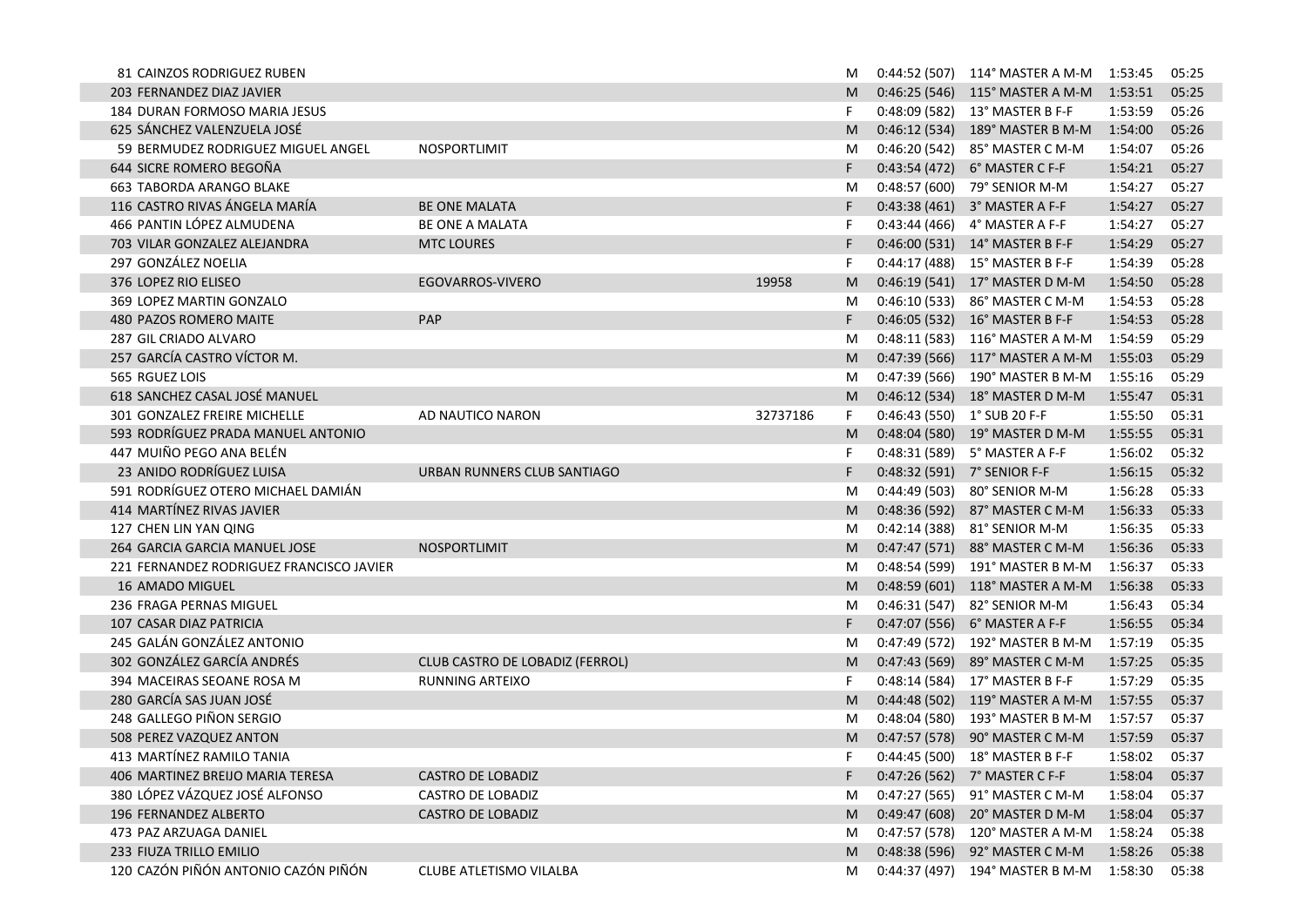| 560 REY CASTELO VÍCTOR MANUEL   |                                  | CLUB ATLETISMO BOIMORTO            | AG2017937 | M  |              | 0:46:44 (552) 93° MASTER C M-M  | 1:58:48 | 05:40 |
|---------------------------------|----------------------------------|------------------------------------|-----------|----|--------------|---------------------------------|---------|-------|
| 180 DOPICO BELLÓN MANUEL        |                                  |                                    |           | M  |              | 0:45:51 (527) 94° MASTER C M-M  | 1:58:52 | 05:40 |
| 512 PEREZ VILLAR VICENTE        |                                  |                                    |           | M  |              | 0:46:37 (548) 195° MASTER B M-M | 1:58:54 | 05:40 |
| 377 LOPEZ SANTIAGO CESAR        |                                  |                                    |           | M  |              | 0:43:15 (442) 83° SENIOR M-M    | 1:59:00 | 05:40 |
| 333 JIMÉNEZ JIMÉNEZ VIRGINIA    |                                  | A.D. SAN ROQUE                     |           | F  |              | 0:46:46 (553) 8° MASTER C F-F   | 1:59:07 | 05:40 |
| 540 PRIETO PERNAS FRANCISCO     |                                  | SÍGUEME SI PUEDES                  |           | M  |              | 0:43:05 (434) 121° MASTER A M-M | 1:59:20 | 05:41 |
| 468 PARDO LOPEZ ANTONIO         |                                  | NOSPORTLIMIT                       |           | M  |              | 0:48:37 (593) 95° MASTER C M-M  | 1:59:25 | 05:41 |
| 387 LOSADA SANZ JAIME           |                                  |                                    |           | M  |              | 0:47:25 (561) 96° MASTER C M-M  | 1:59:25 | 05:41 |
| 576 RIVERA SOMORROSTRO PABLO    |                                  | 2KSYSTEMS                          |           | M  |              | 0:45:59 (530) 196° MASTER B M-M | 1:59:33 | 05:41 |
| 393 MACEIRAS BIDEGAIN JAIME     |                                  | RUNNING ALTAFIT ODEON              |           | M  |              | 0:47:26 (562) 97° MASTER C M-M  | 1:59:34 | 05:41 |
| 401 MARGARETO NOYA MERCEDES     |                                  |                                    |           | F  |              | 0:47:16 (559) 19° MASTER B F-F  | 1:59:39 | 05:42 |
| 368 LOPEZ MARTIN JAVIER         |                                  |                                    |           | M  |              | 0:44:49 (503) 98° MASTER C M-M  | 1:59:40 | 05:42 |
| 162 DÍAZ MOSQUERA JAVIER PASTOR |                                  | <b>NOITEBRA</b>                    | 2022781   | M  |              | 0:45:55 (529) 84° SENIOR M-M    | 1:59:42 | 05:42 |
| 469 PARGUIÑA FERNANDEZ PABLO    |                                  |                                    |           | M  |              | 0:46:20 (542) 21° MASTER D M-M  | 1:59:46 | 05:42 |
| 700 VIEITO SANCHEZ CARLOS       |                                  | SIGUEME SI PUEDES                  |           | M  |              | 0:45:06 (514) 122° MASTER A M-M | 2:00:03 | 05:43 |
| 63 BLANCO GABIN MANUEL JUAN     |                                  |                                    |           | M  |              | 0:48:23 (586) 99° MASTER C M-M  | 2:00:07 | 05:43 |
| 345 LANDERAS VAZQUEZ RAFAEL     |                                  | CORREDORES POPULARES ARMADA FERROL |           | M  |              | 0:44:56 (509) 197° MASTER B M-M | 2:00:08 | 05:43 |
| 331 IGLESIAS FERNÁNDEZ RICARDO  |                                  |                                    |           | M  |              | 0:48:31 (589) 198° MASTER B M-M | 2:00:36 | 05:44 |
| 400 MARCOTE LAGO JOSÉ MANUEL    |                                  | PAP                                |           | M  |              | 0:46:12 (534) 199° MASTER B M-M | 2:00:43 | 05:45 |
| 449 MUIÑOS MAURIZ SANTIAGO      |                                  | CORREDORES POPULARES ARMADA FERROL |           | M  | 0:44:56(509) | 200° MASTER B M-M               | 2:00:53 | 05:46 |
| 658 SUAREZ GARCÍA BRAULIO       |                                  |                                    |           | M  |              | 0:49:12 (606) 85° SENIOR M-M    | 2:01:15 | 05:46 |
| 288 GINZO CALOTO ALBA           |                                  |                                    |           | F  |              | 0:48:14 (584) 7° MASTER A F-F   | 2:02:09 | 05:49 |
| 588 RODRIGUEZ GONZALEZ ROBERTO  |                                  |                                    |           | M  |              | 0:48:38 (596) 86° SENIOR M-M    | 2:02:18 | 05:49 |
| 629 SANJUAN SANCHEZ ROBERTO     |                                  | ESCOLA DE ATLETISMO PAULA MAYOBRE  |           | M  |              | 0:45:45 (522) 100° MASTER C M-M | 2:02:20 | 05:50 |
| 85 CALVO GONZALEZ CRISTIAN      |                                  | <b>CLUBE ATLETISMO FENE</b>        | AG2023276 | M  |              | 0:43:45 (468) 87° SENIOR M-M    | 2:02:24 | 05:50 |
| 82 CAJAMARCA RIVERA R           |                                  |                                    |           | M  |              | 0:44:55 (508) 88° SENIOR M-M    | 2:02:44 | 05:50 |
| 18 AMADOR NEIRA ALBERTO         |                                  |                                    |           | M  |              | 0:46:18 (539) 123° MASTER A M-M | 2:03:03 | 05:52 |
|                                 | 244 FUENTES GONZÁLEZ CONSTANTINO |                                    |           | M  |              | 0:45:49 (526) 101° MASTER C M-M | 2:03:18 | 05:52 |
| 674 TORRES GÓMEZ RUBÉN          |                                  |                                    |           | M  |              | 0:48:29 (587) 124° MASTER A M-M | 2:03:21 | 05:52 |
| 433 MESÍA FRAGA JORGE           |                                  |                                    |           | M  |              | 0:48:37 (593) 125° MASTER A M-M | 2:03:22 | 05:52 |
| 418 MARTÍNEZ RODRIGUEZ ROLANDO  |                                  |                                    |           | M  |              | 0:47:49 (572) 201° MASTER B M-M | 2:03:42 | 05:53 |
| 321 GUILLÁN FRAN                |                                  |                                    |           | M  | 0:48:45(598) | 202° MASTER B M-M               | 2:03:58 | 05:54 |
| 314 GORGULLO RIVERA BENJAMIN    |                                  |                                    |           | M  |              | 0:50:42 (615) 126° MASTER A M-M | 2:04:02 | 05:55 |
| 11 ALONSO FREIRE MARCO          |                                  |                                    |           | M  |              | 0:42:24 (399) 6° SUB 20 M-M     | 2:04:22 | 05:55 |
| 234 FORTUNA GALANTE IVÁN        |                                  |                                    |           | M  |              | 0:45:47 (524) 127° MASTER A M-M | 2:04:33 | 05:56 |
| 441 MONTES MARTÍNEZ JUAN        |                                  |                                    |           | M  |              | 0:47:43 (569) 22° MASTER D M-M  | 2:04:45 | 05:56 |
| 292 GÓMEZ COUTO NATALIA         |                                  | <b>BE ONE</b>                      |           | F  |              | 0:49:10 (602) 8° SENIOR F-F     | 2:04:52 | 05:57 |
| 379 LÓPEZ TEIJEIRO FRANCISCO    |                                  |                                    |           |    |              | 0:47:16 (559) 102° MASTER C M-M | 2:05:03 | 05:57 |
| <b>22 ANEIROS REY BELEN</b>     |                                  | <b>BEONE A MALATA</b>              |           | F. |              | 0:49:10 (602) 20° MASTER B F-F  | 2:05:03 | 05:57 |
| 669 TEIJO LÓPEZ JOSÉ ANGEL      |                                  | AS VELLAS NON PARAN                |           | M  |              | 0:46:43 (550) 203° MASTER B M-M | 2:05:26 | 05:58 |
| 378 LOPEZ SOBRADO ROBERTO       |                                  | NOSPORTLIMIT                       |           | M  |              | 0:38:15 (192) 204° MASTER B M-M | 2:05:35 | 05:59 |
| 488 PENA PUGA CARLOS ALBERTO    |                                  |                                    |           | M  |              | 0:49:52 (609) 128° MASTER A M-M | 2:06:15 | 06:01 |
| 517 PIDAL LÓPEZ JUAN PABLO      |                                  |                                    |           | M  |              | 0:48:30 (588) 129° MASTER A M-M | 2:06:21 | 06:01 |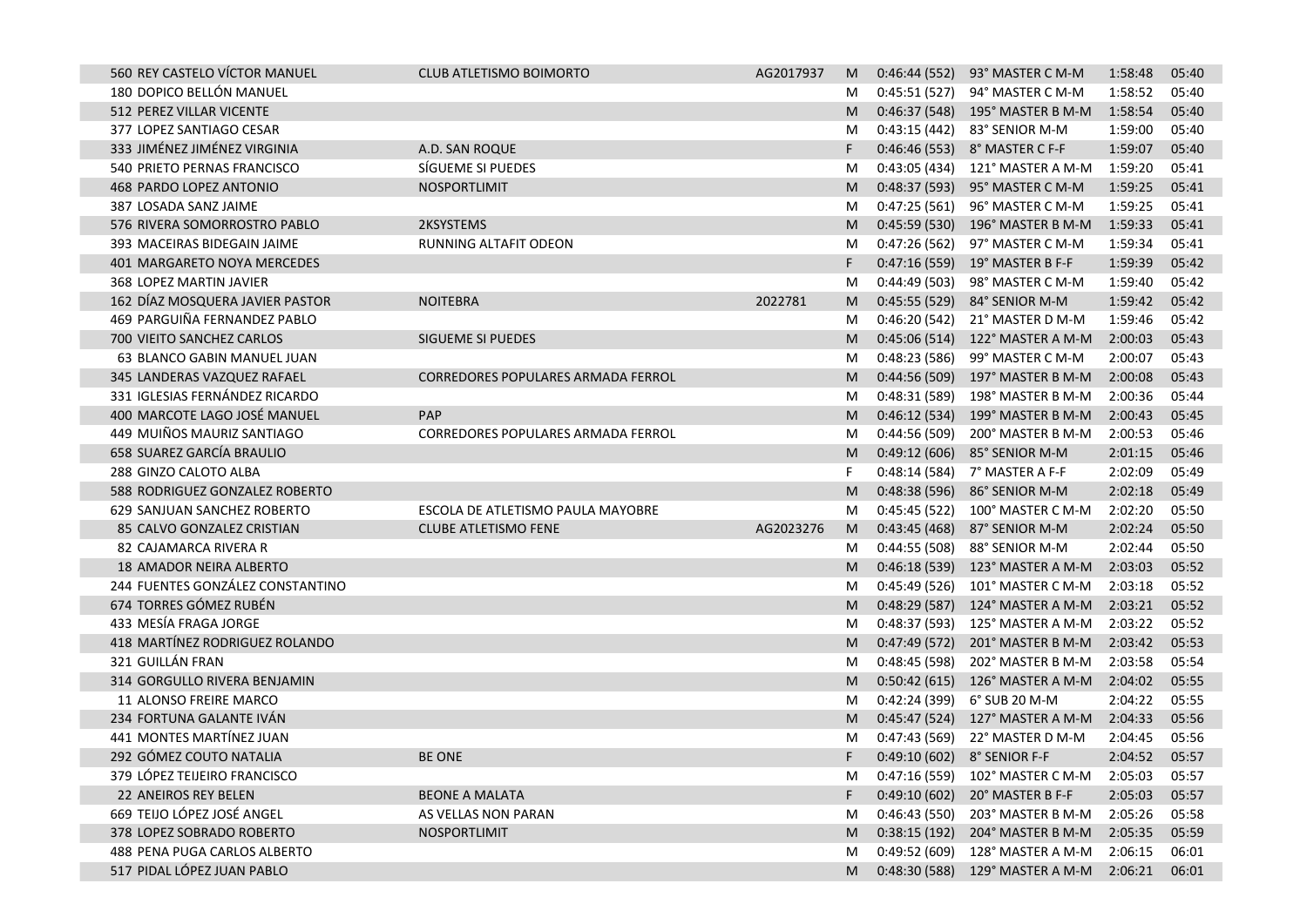| 265 GARCIA GARCIA CARMEN             |                             |    |             | 0:49:11 (604) 9° MASTER C F-F             | 2:06:40 | 06:02 |
|--------------------------------------|-----------------------------|----|-------------|-------------------------------------------|---------|-------|
| 546 RABUÑAL VÁZQUEZ ARTURO           |                             | M  |             | 0:49:11 (604) 23° MASTER D M-M            | 2:06:40 | 06:02 |
| 45 BARRIO CASAS LUIS                 | CASTRO DE LOBADIZ           | M  |             | 0:50:14 (613) 205° MASTER B M-M           | 2:06:46 | 06:02 |
| 605 ROMERO MARTIÑO JUSTO             |                             | M  |             | 0:50:15 (614) 103° MASTER C M-M           | 2:06:59 | 06:03 |
| 596 RODRÍGUEZ REY SERGIO             |                             | M  |             | 0:51:00 (618) 130° MASTER A M-M           | 2:07:00 | 06:03 |
| 219 FERNÁNDEZ RILO JUAN              |                             | M  |             | 0:50:43 (616) 104° MASTER C M-M           | 2:07:00 | 06:03 |
| 528 POENAR RALUCA MIHAELA            | NOSPORTLIMIT                | F. |             | 0:51:03 (619) 9° SENIOR F-F               | 2:07:09 | 06:03 |
| 381 LÓPEZ VILARIÑO CARLOS            |                             | M  |             | 0:47:50 (574) 206° MASTER B M-M           | 2:07:11 | 06:04 |
| 310 GONZÁLEZ PÉREZ IGNACIO           |                             | M  |             | 0:51:41 (626) 131° MASTER A M-M           | 2:07:12 | 06:04 |
| 126 CHAO VIEITES JACOBO              |                             | M  |             | 207° MASTER B M-M                         | 2:07:19 | 06:04 |
| 144 COUCEIRO MAGAN FRANCISCO         | ADOLFO COUCEIRO SEGUROS SL  | M  |             | 0:47:51 (575) 105° MASTER C M-M           | 2:07:19 | 06:04 |
| 179 DOMÍNGUEZ VALCARRERAS FÉLIX      |                             | M  |             | 0:47:12 (558) 208° MASTER B M-M           | 2:08:06 | 06:06 |
| 319 GRUEIRO ACCIÓN ISABEL            |                             | F  |             | 0:51:39 (622) 10° SENIOR F-F              | 2:08:21 | 06:07 |
| 84 CALDERÓN LOURIDO MIRIAM           |                             | F  |             | 0:51:40 (625) 11° SENIOR F-F              | 2:08:21 | 06:07 |
| 692 VEIGA GARCIA PABLO               |                             | M  |             | 0:48:37 (593) 209° MASTER B M-M           | 2:09:22 | 06:10 |
| 201 FERNÁNDEZ COSTOYAS ANA MARÍA     | <b>IMOS CON CALMA</b>       | F. |             | 0:50:09 (612) 8° MASTER A F-F             | 2:10:17 | 06:12 |
| 701 VIGO FERNANDEZ JOSE MANUEL       |                             | M  |             | 0:45:54 (528) 132° MASTER A M-M           | 2:10:25 | 06:13 |
| 465 PANTÍN JOSÉ                      |                             | M  |             | 0:50:08 (610) 24° MASTER D M-M            | 2:10:54 | 06:14 |
| 467 PANTÍN LÓPEZ ROI                 | <b>IMOS CON CALMA</b>       | M  |             | 0:50:08 (610) 133° MASTER A M-M           | 2:10:54 | 06:14 |
| 135 CONDE BERMEJO MARIANO            |                             | M  |             | 0:47:39 (566) 89° SENIOR M-M              | 2:11:28 | 06:16 |
| 266 GARCÍA GARCÍA MANUEL             |                             | M  |             | 0:52:55 (631) 25° MASTER D M-M            | 2:13:37 | 06:22 |
| 539 PRIETO CARRO SANDRA              |                             | F. |             | 0:53:18 (633) 21° MASTER B F-F            | 2:13:43 | 06:22 |
| 52 BECERRA PARAFITA GONZALO          |                             | M  |             | 0:46:24 (545) 90° SENIOR M-M              | 2:13:45 | 06:22 |
| 600 RODRÍGUEZ VÁZQUEZ ESTEBAN        | <b>CLUBE ATLETISMO FENE</b> | M  |             | 0:53:17 (632) 134° MASTER A M-M           | 2:13:48 | 06:22 |
| 65 BOCELO PRIETO JOSE ANTONIO        |                             | M  |             | 0:53:18 (633) 106° MASTER C M-M           | 2:13:59 | 06:23 |
| 359 LÓPEZ DE LA VEGA TERESA          |                             | F. |             | 0:52:35 (628) 22° MASTER B F-F            | 2:14:37 | 06:25 |
| 146 CRIADO PRIETO JORGE              |                             | M  |             | 0:52:36 (629) 210° MASTER B M-M           | 2:14:38 | 06:25 |
| 199 FERNANDEZ BELLO FRANCISCO MANUEL |                             | M  |             | 0:50:57 (617) 211° MASTER B M-M           | 2:15:51 | 06:28 |
| 309 GONZÁLEZ PENDAS ALFONSO          |                             | M  |             | 0:54:43 (638) 212° MASTER B M-M           | 2:16:20 | 06:29 |
| 230 FERREIRO MUÑIZ CRISTINA          |                             | F. |             | 0:51:28 (620) 23° MASTER B F-F            | 2:17:12 | 06:32 |
| <b>642 SERANTES NICOLAS</b>          |                             | M  |             | 0:52:44 (630) 107° MASTER C M-M           | 2:18:00 | 06:34 |
| 436 MIRA LIÑEIRO XOAN CARLOS         |                             | M  |             | 0:47:53 (577) 213° MASTER B M-M           | 2:19:20 | 06:38 |
| 143 COUCE FALCÓN ALICIA ANA          |                             | M  |             | 0:53:20 (635) 108° MASTER C M-M           | 2:19:33 | 06:39 |
| 136 CONDE CHAO MARTA MARIA           |                             | F. |             | 0:54:02 (637) 24° MASTER B F-F            | 2:19:58 | 06:40 |
| 679 VARELA DE LA TORRE GONZALO       |                             | M  |             | 0:52:11 (627) 214° MASTER B M-M           | 2:21:09 | 06:43 |
| 156 DEUS PALLARES MIGUEL             |                             | M  |             | 0:54:55 (639) 109° MASTER C M-M           | 2:21:17 | 06:44 |
| 228 FERREIRA LEIRAS CARLOTA          |                             | F. |             | 0:51:39 (622) 9° MASTER A F-F             | 2:23:20 | 06:50 |
| 192 FEAL DIAZ DAVID                  |                             |    |             | M 0:51:39 (622) 135° MASTER A M-M 2:23:20 |         | 06:50 |
| 251 GARCIA JORGE                     |                             | M  |             | 0:53:30 (636) 91° SENIOR M-M              | 2:24:12 | 06:52 |
| 202 FERNANDEZ COUCE ELADIO           |                             | M  |             | $0:47:51(575)$ 215° MASTER B M-M          | 2:24:47 | 06:53 |
| 308 GONZALEZ MANCEBO IVAN            |                             | M  |             | 0:55:08 (641) 92° SENIOR M-M              | 2:25:24 | 06:55 |
| 371 LOPEZ PALLAS ANA KARINA          |                             | F. |             | 0:54:59 (640) 12° SENIOR F-F              | 2:25:38 | 06:56 |
| 352 LOMBAO DOMINGUEZ ALEJANDRO       | <b>CASTRO DE LOBADIZ</b>    | М  | 0:34:53(64) |                                           |         |       |